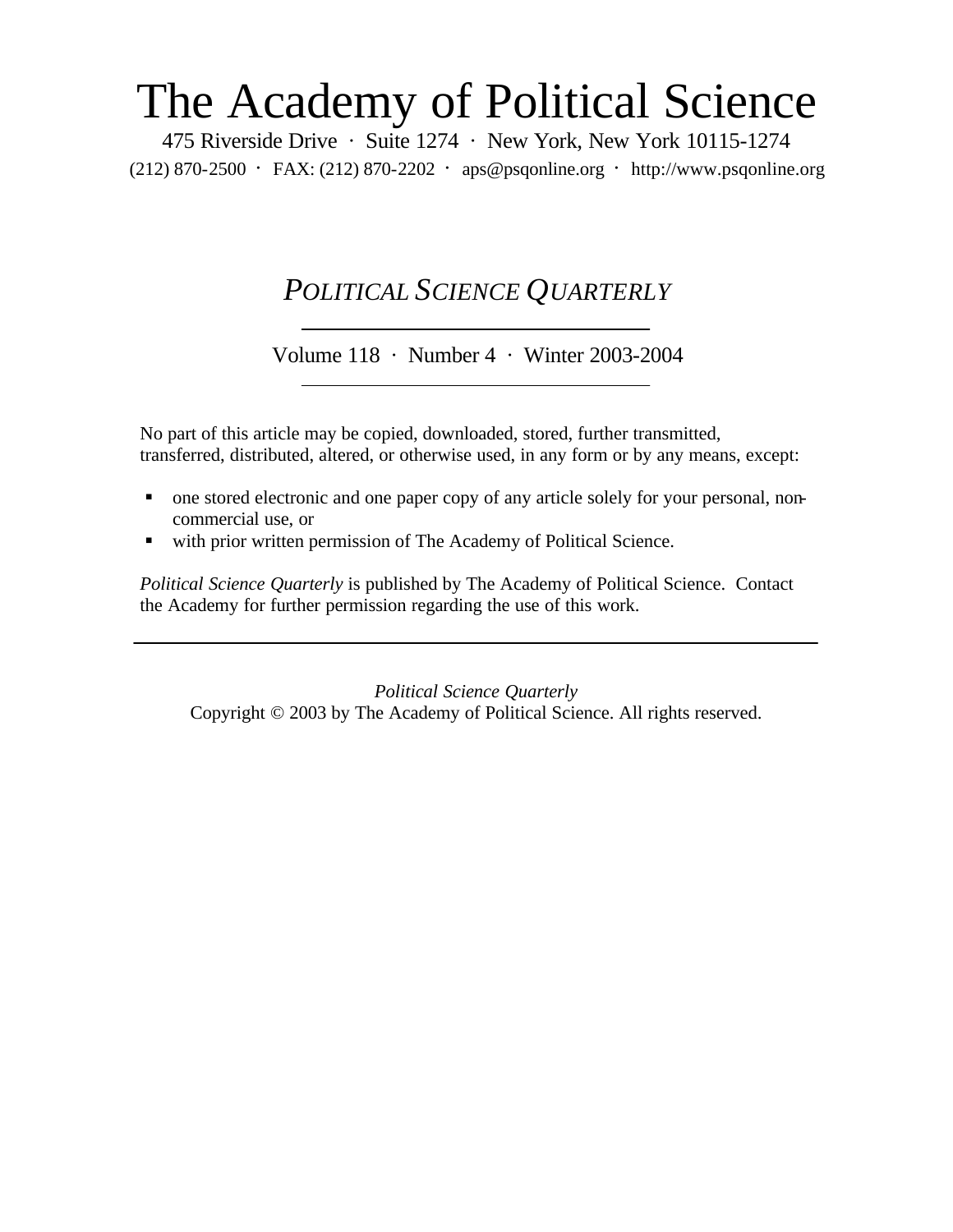# Misperceptions, the Media, and the Iraq War

# STEVEN KULL CLAY RAMSAY EVAN LEWIS

The Iraq war and its aftermath have raised compelling questions about the capacity of the executive branch to elicit public consent for the use of military force and about the role the media plays in this process. From the outset, the Bush administration was faced with unique challenges in its effort to legitimate its decision to go to war. Because the war was not prompted by an overt act against the United States or its interests, and was not approved by the UN Security Council, the Bush administration argued that the war was necessary on the basis of a potential threat. Because the evidence for this threat was not fully manifest, the Bush administration led the public to believe that Iraq was developing weapons of mass destruction (WMD) and providing substantial support to the al Qaeda terrorist group. The challenge for the administration was later intensified when the United States occupied Iraq and was unable to find the expected corroborating evidence.

From the outset the public was sympathetic to the idea of removing Saddam Hussein, though only a small minority of Americans was ready to go to war with Iraq without UN Security Council approval.<sup>1</sup> The majority was inclined to believe that Iraq had a WMD program and was supporting al Qaeda. However,

<sup>1</sup> Asked in a Chicago Council on Foreign Relations poll in June 2002 about their position on invading Iraq, 65 percent said the United States "should only invade Iraq with UN approval and the support of its allies"; 20 percent said "the US should invade Iraq even if we have to go it alone"; and 13 percent said "the US should not invade Iraq."

STEVEN KULL is the director of the Program on International Policy Attitudes (PIPA), a joint program of the Center on Policy Attitudes and Center for International and Security Studies at Maryland of the School of Public Affairs, University of Maryland.

CLAY RAMSAY is the director of research at PIPA.

EVAN LEWIS is a research associate at PIPA.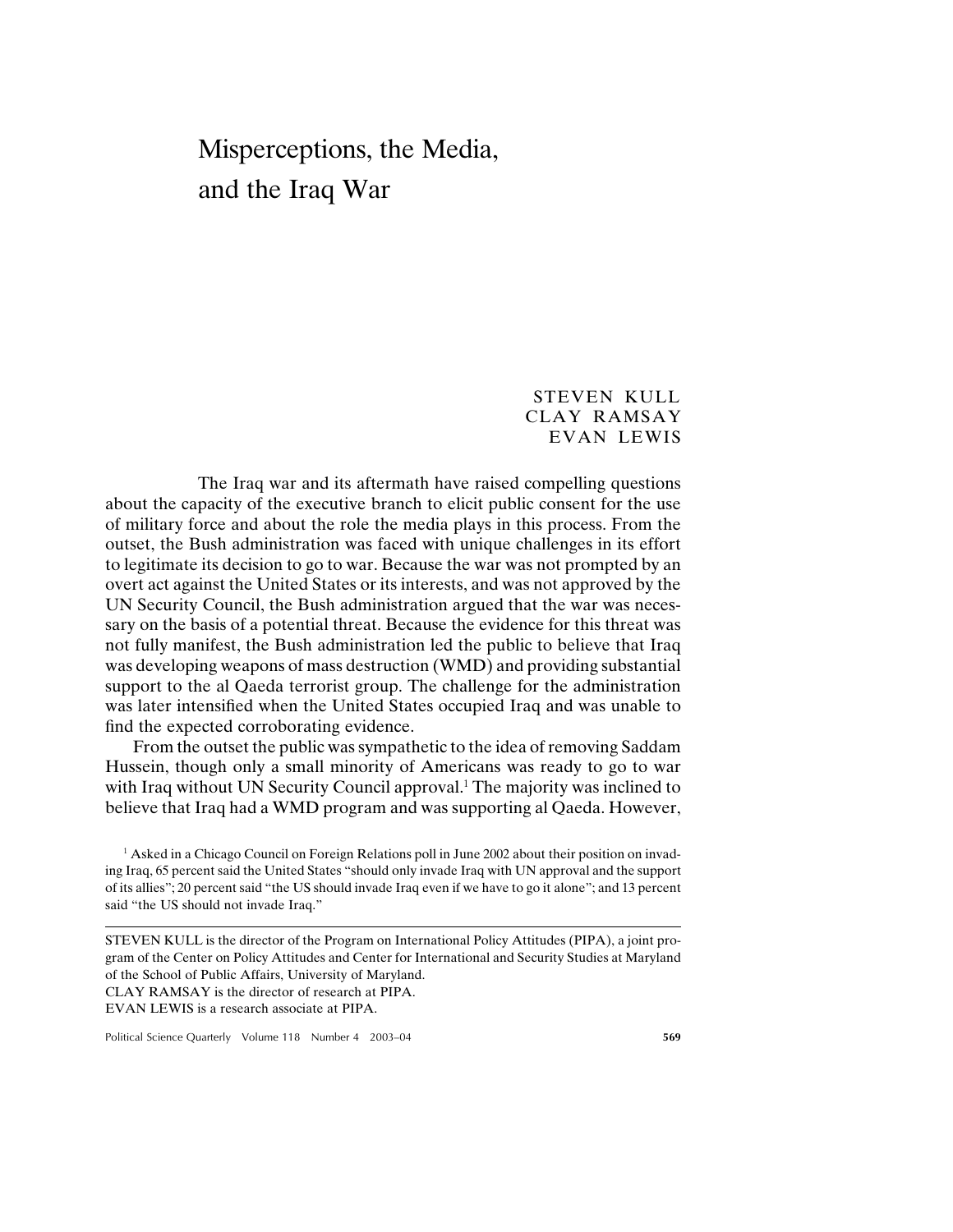#### 570 | political science quarterly

most were not persuaded that the case was strong enough to justify taking action unilaterally. The majority preferred to continue looking for more decisive evidence through the UN inspection process and to continue seeking the support of the UN Security Council.<sup>2</sup>

Nevertheless, when the President decided to go to war, the majority of the public expressed support. More significantly, when the United States failed to find the expected evidence that would corroborate the administration's assumptions that prompted the war, the majority continued to support the decision to go to war. $3$ 

This polling data raises the question of why the public has been so accommodating. Did they simply change their views about the war despite their earlier reservations? Or did they in some way come to have certain false beliefs or misperceptions that would make going to war appear more legitimate, consistent with pre-existing beliefs?

A variety of possible misperceptions could justify going to war with Iraq. If Americans believed that the United States had found WMD in Iraq or had found evidence that Iraq was providing support to al Qaeda, then they may have seen the war as justified as an act of self-defense even without UN approval. If Americans believed that world public opinion backed the United States going to war with Iraq, then they may have seen the war as legitimate even if some members of the UN Security Council obstructed approval.

Of course, people do not develop misperceptions in a vacuum. The administration disseminates information directly and by implication. The press transmits this information and, at least in theory, provides critical analysis. One's source of news or how closely one pays attention to the news may influence whether or how misperceptions may develop.

To find out more about the possible role of misperceptions in public support for the Iraq war, and the role of the media in this process before and during the war, the Program on International Policy Attitudes (PIPA) conducted a series of polls with the polling firm Knowledge Networks (KN). From January through May 2003, a more limited set of questions was asked in four different polls. Later, Knowledge Networks developed a more systematic set of questions that was included in a series of three polls, conducted from June through

<sup>2</sup> In August 2002, 55 percent thought Iraq "currently has weapons of mass destruction," and 39 percent thought Iraq is trying to develop these weapons but does not currently have them (CNN/*USA Today*). On al Qaeda, *Newsweek* asked in September 2002, "From what you've seen or heard in the news . . . do you believe that Saddam Hussein's regime in Iraq is harboring al Qaeda terrorists and helping them to develop chemical weapons, or not?" Seventy-five percent said yes. Yet, in a 24–25 February 2003 CBS News poll, only 31 percent agreed that "Iraq presents such a clear danger to American interests that the United States needs to act now"; 64 percent agreed that "the US needs to wait for approval of the United Nations before taking action against Iraq," and 62 percent said that "the United States should wait and give the United Nations inspectors more time."

<sup>3</sup> From May through November 2003, the Program on International Policy Attitudes/Knowledge Networks (PIPA/KN) has found a declining majority of 68 percent to 57 percent saying "the US made the right decision . . . in going to war with Iraq."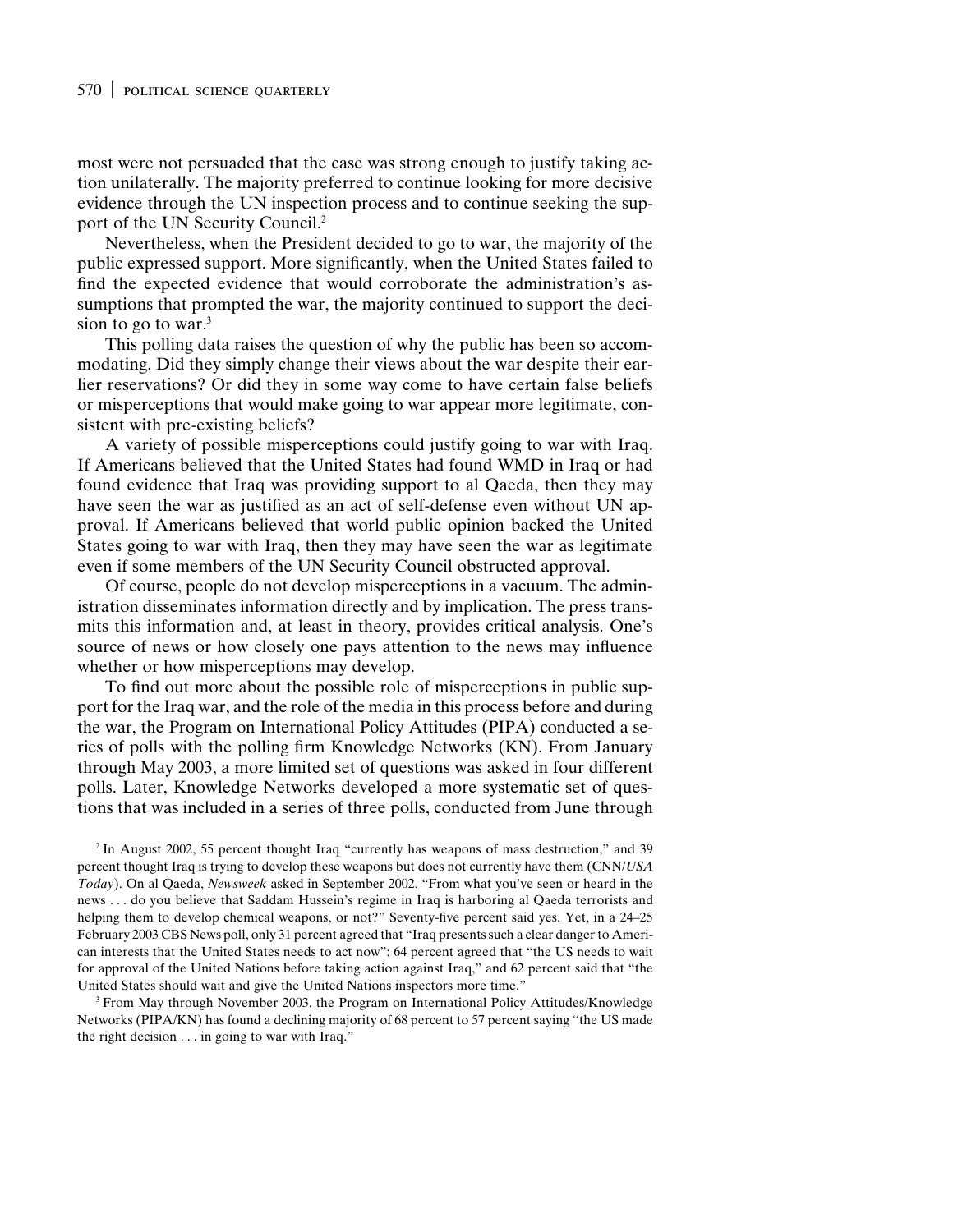September, with a total of 3,334 respondents. These results were combined with the findings from four other polls, conducted from January through May, for a total data set of 8,634 respondents. In addition, relevant polling data from other organizations were analyzed, including polls that asked questions about possible misperceptions.

The polls were fielded by Knowledge Networks using its nationwide panel. Panel members are recruited through standard telephone interviews with random digit dialing (RDD) samples of the entire adult population and subsequently provided internet access. Questionnaires are then administered over the Internet to a randomly selected sample of the panel.<sup>4</sup>

This article first explores the degree of pervasiveness of misperceptions, particularly the following three: that since the war U.S. forces have found Iraqi WMD in Iraq; that clear evidence has been found that Saddam Hussein was working closely with al Qaeda; and that world public opinion was in favor of the United States going to war with Iraq. Second, it analyzes the relationship between the holding of these misperceptions and support for the Iraq war by using multivariate regression analysis to compare the strength of this factor with a range of other factors. Third, it analyzes the relationship between the holding of misperceptions and the respondent's primary news source. Fourth, it evaluates the relationship between attention to news and the level of misperceptions. Fifth, it analyzes misperceptions as a function of political attitudes, including intention to vote for the President and party identification. A binary logistic regression analysis including misperceptions and eight other factors provides a ranking of factors by power. The article concludes with an analysis of the various factors that could explain the phenomenon of misperceptions, including administration statements and media reporting.

### Misperceptions Related to the Iraq War

In the run-up to the war with Iraq and in the postwar period, a significant portion of the American public has held a number of misperceptions<sup>5</sup> relevant to the rationales for going to war with Iraq. While in most cases only a minority has had any particular misperception, a strong majority has had at least one key misperception.

#### *Close Links between Iraq and al Qaeda*

Both before and after the war, a substantial portion of Americans have believed that evidence of a link between Iraq and al Qaeda existed. Before the

<sup>4</sup> For more information about this methodology, see the Appendix or go to www.knowledgenetworks. com/ganp.

<sup>&</sup>lt;sup>5</sup> Herein the term "misperceptions" is not used to refer to controversial beliefs about what U.S. intelligence has been able to infer, such as the belief that Saddam Hussein was directly involved in September 11. The term is limited to noncontroversial perceptions such as whether actual weapons or actual evidence have in fact been *found.* The misperception related to world public opinion is established based on polling data discussed later.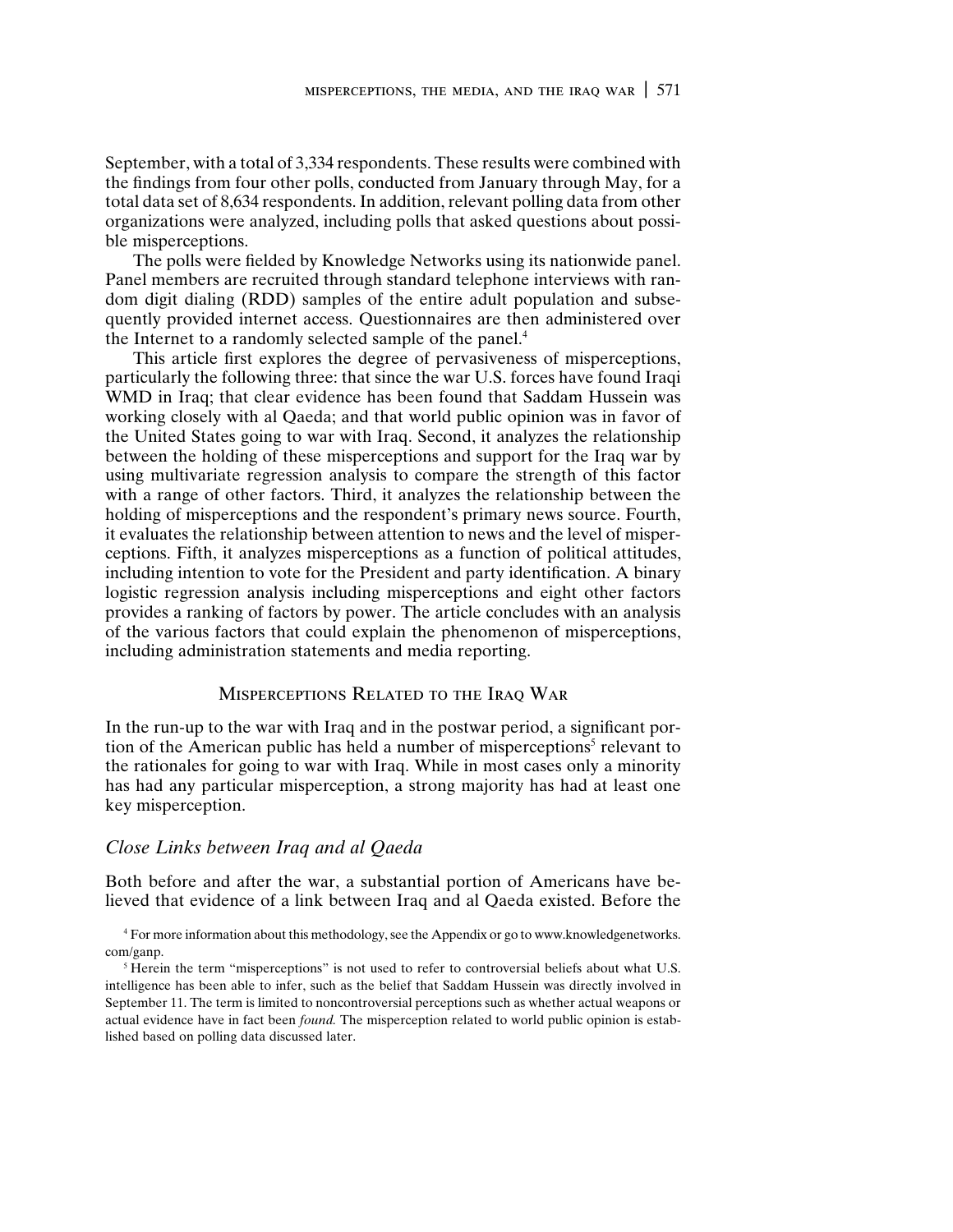#### TABLE 1

#### *Evidence of Link between Iraq and al Qaeda (percentages)*

| Is it your impression that the US has or has not found clear evidence in Iraq that<br>Saddam Hussein was working closely with the al Qaeda terrorist organization? |            |      |      |                 |  |  |  |  |
|--------------------------------------------------------------------------------------------------------------------------------------------------------------------|------------|------|------|-----------------|--|--|--|--|
|                                                                                                                                                                    | $8 - 9/03$ | 7/03 | 6/03 | $(6/03 - 9/03)$ |  |  |  |  |
| US has                                                                                                                                                             | 49         | 45   | 52   | 48              |  |  |  |  |
| US has not                                                                                                                                                         | 45         | 49   | 43   | 46              |  |  |  |  |
| (No answer)                                                                                                                                                        | 6          | ิค   | 5    | 6               |  |  |  |  |

*Source:* Program on International Policy Attitudes/Knowledge Networks.

war, in the January PIPA/KN poll, 68 percent expressed the belief that Iraq played an important role in September 11, with 13 percent even expressing the belief that "conclusive evidence" of Iraq's involvement had been found. Asked in June, July, and August-September (Table 1), large percentages (45 to 52 percent) said they believed that the United States had "found clear evidence in Iraq that Saddam Hussein was working closely with the al-Qaeda [*sic*] terrorist organization."

Harris Interactive in June and August asked, "Do you believe clear evidence that Iraq was supporting al Qaeda has been found in Iraq or not?" In June, 48 percent said that clear evidence had been found, with just 33 percent saying that it had not and 19 percent saying they were not sure. Despite intensive discussion of the issue in the press, in August the numbers were essentially the same: 50 percent believed evidence had been found, 35 percent believed that it had not been, and 14 percent were unsure.

## *Weapons of Mass Destruction*

Before the war, overwhelming majorities believed that Iraq had WMD. Though it now appears likely that this belief was incorrect, it does not seem appropriate to call this a misperception because it was so widespread at the time, even within the intelligence community.

However, a striking misperception occurred after the war, when the United States failed to find any WMD or even any solid evidence of a WMD program. PIPA/KN first asked in May whether respondents thought that the United States has or has not "found Iraqi weapons of mass destruction" in Iraq, and 34 percent said the United States had (another 7 percent did not know). In June, Harris Interactive subsequently asked, "Do you believe clear evidence of weapons of mass destruction has been found in Iraq or not?" and 35 percent said that it had.

PIPA/KN asked again in late June—during a period with much discussion in the press about the absence of WMD—and found that the percentage hold-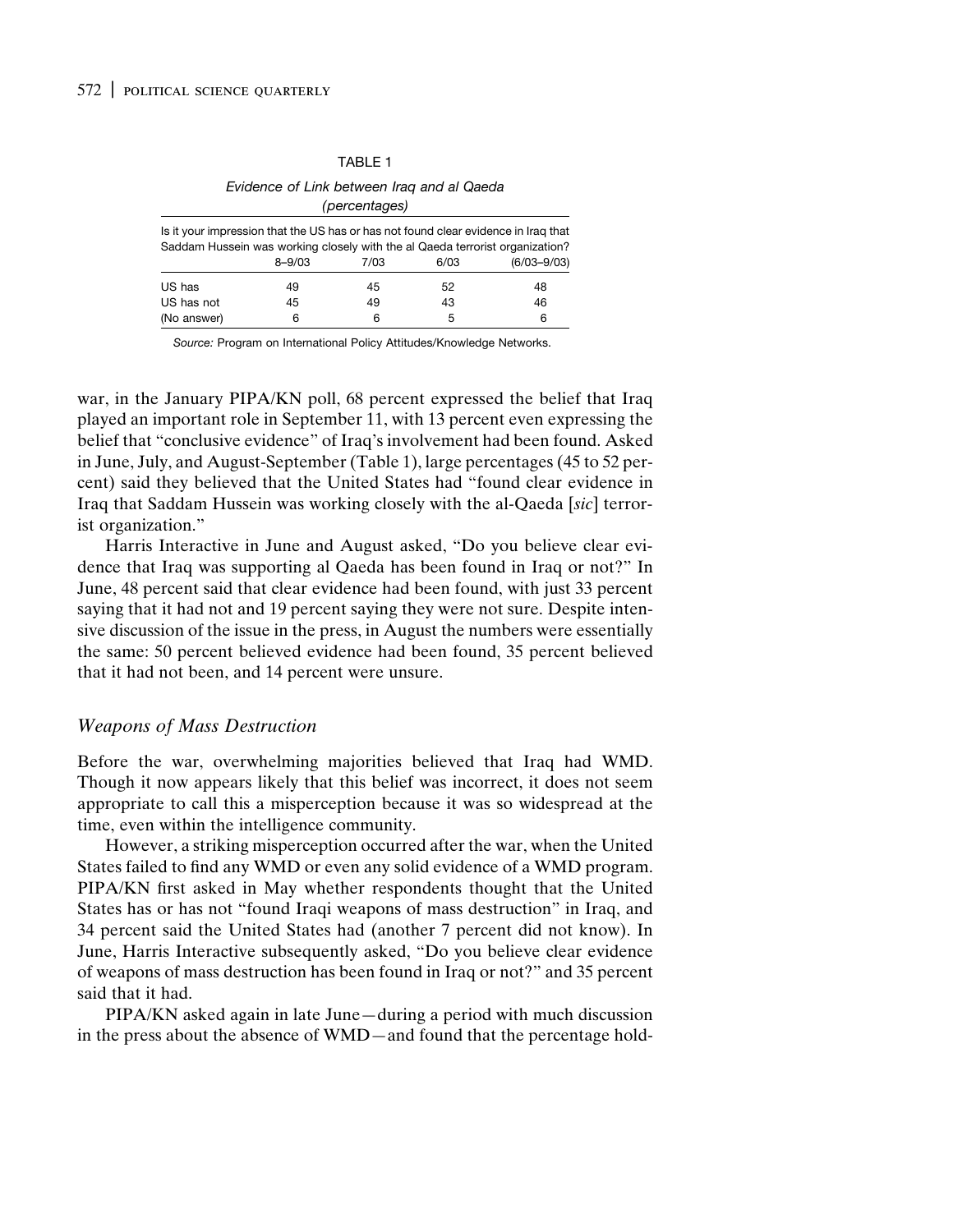#### TABLE<sub>2</sub>

#### *Existence of Weapons of Mass Destruction in Iraq (percentages)*

| Since the war with Iraq ended, is it your impression that the US has or has not<br>found Iragi weapons of mass destruction? |      |      |      |      |                 |
|-----------------------------------------------------------------------------------------------------------------------------|------|------|------|------|-----------------|
|                                                                                                                             | 9/03 | 7/03 | 6/03 | 3/03 | $(6/03 - 9/03)$ |
| US has                                                                                                                      | 24   | 21   | 23   | 34   | 22              |
| US has not                                                                                                                  | 73   | 76   | 73   | 59   | 75              |
| (No answer)                                                                                                                 |      | 3    | 4    |      | 3               |

*Source:* Program on International Policy Attitudes/Knowledge Networks.

ing this belief had dropped to 23 percent. This number then stayed roughly the same in July and early September. In late July, NBC/*Wall Street Journal* asked whether the United States has been successful in "finding evidence of weapons of mass destruction," and 22 percent said that it had. Harris asked again in mid-August and found 27 percent saying that evidence of WMD had been found (Table 2).

Americans have also incorrectly believed that Iraq actually *used* WMD in the recent war with the United States. PIPA/KN asked respondents whether "Iraq did or did not use chemical or biological weapons in the war that had just ended." In May, 22 percent of respondents said that it had. In mid-June, ABC/ *Washington Post* presented a slightly adapted version of the question and found 24 percent said that that they thought it had. When asked by PIPA/KN again in August-September, the percentage saying that Iraq had used such weapons slipped only slightly to 20 percent.

# *World Public Opinion*

A key factor in American public support for going to war with Iraq has been its international legitimacy. Right up to the period immediately before the war, a majority favored taking more time to build international support. A key question, then, is how the public perceived world public opinion on going to war with Iraq.

PIPA/KN polls have shown that Americans have misperceived world public opinion on the U.S. decision to go to war and on the way that the United States is generally dealing with the problem of terrorism. This has been true during and after the war and applies to perceptions about world public opinion as a whole, European public opinion, and public opinion in the Muslim world.

In March 2003, shortly after the war started, PIPA/KN asked respondents "how all of the people in the world feel about the US going to war with Iraq." Respondents perceived greater support for the war than existed at the time or has existed since.<sup>6</sup> Only 35 percent perceived correctly that the majority of

<sup>6</sup> Gallup International conducted two international polls (in January and April-May 2003) and Pew Research Center conducted one (in April-May 2003), which included poll questions that directly measured support or opposition to the Iraq war. In the three polls taken together, fifty-six countries were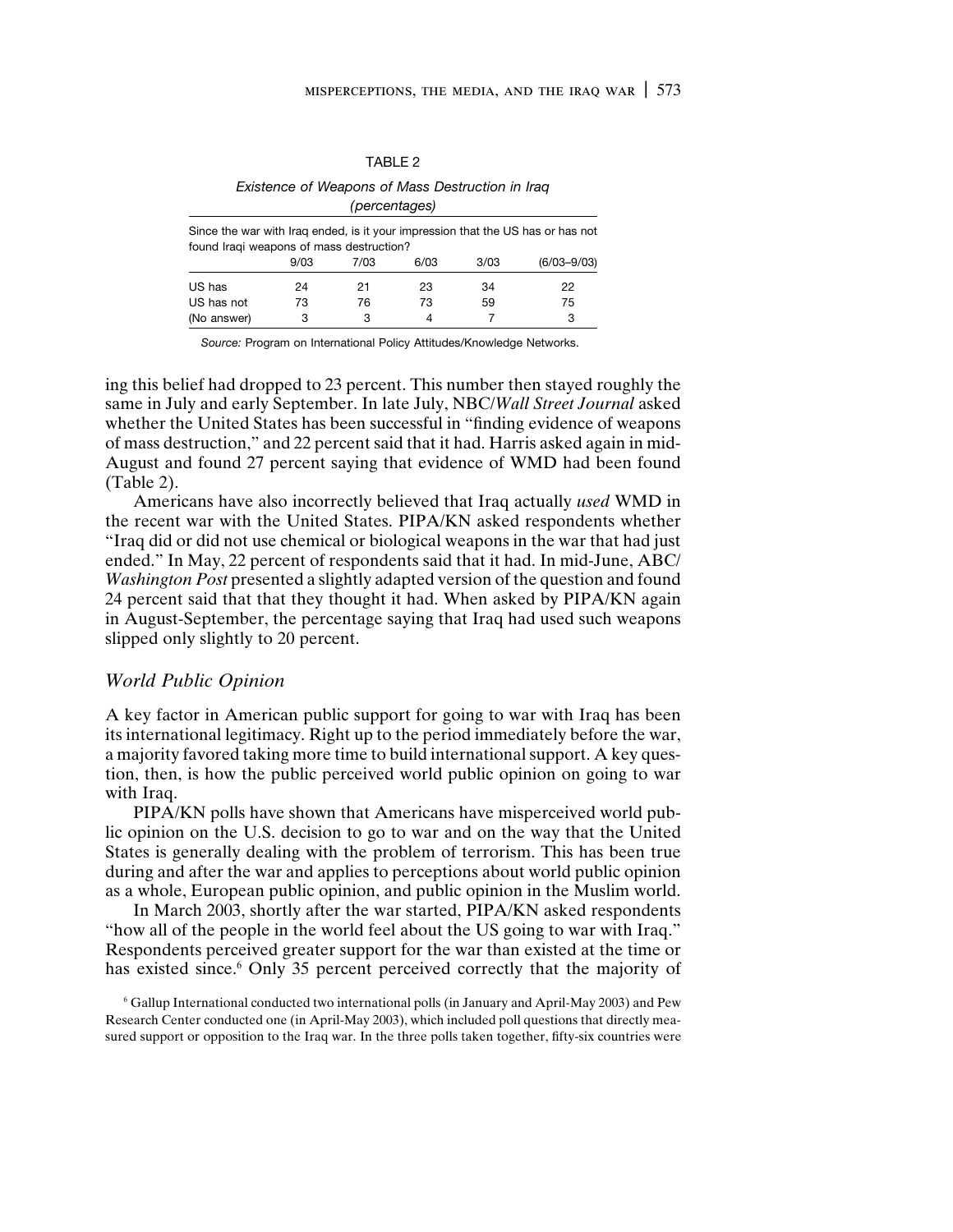# 574 | political science quarterly

people opposed the decision. Thirty-one percent expressed the mistaken assumption that views were evenly balanced on the issue, and another 31 percent expressed the egregious misperception that the majority favored it. Asked again in June, July, and August-September, these views changed very little.

Perceptions have been a bit more accurate when it comes to perceiving European public opinion, but still there are widespread misperceptions. Asked in June and August-September, nearly half (48 to 49 percent) correctly said that the "majority of people oppose the United States having gone to war." But 29 to 30 percent believed incorrectly that views are evenly balanced, and 18 percent believed that the majority even favors it.7

A substantial number of Americans also misperceive attitudes in the Islamic world toward U.S. efforts to fight terrorism and its policies in the Middle East. Respondents were asked in August-September whether they thought "a majority of people in the Islamic world favor or oppose U.S.-led efforts to fight terrorism." A plurality of 48 percent incorrectly assumed that a majority of Islamic people favors U.S.-led efforts to fight terrorism, while 46 percent assumed that they do not. When asked whether respondents thought "a majority of people in the Islamic world think U.S. policies in the Middle East make the region more or less stable," 35 percent incorrectly assumed that the majority of people in the Islamic world feel that U.S. policies make the region more stable, while 60 percent perceived attitudes correctly.8

surveyed. The January Gallup International poll asked, "Are you in favor of military action against Iraq: under no circumstances; only if sanctioned by the United Nations; unilaterally by America and its allies?" Of the thirty-eight countries polled (including twenty European countries), not a single one showed majority support for unilateral action, and in nearly every case the percentage was very low. When asked, "If military action goes ahead against Iraq, do you think [survey country] should or should not support this action?" in thirty-four of the thirty-eight countries polled (seventeen out of twenty in Europe), a majority opposed having their country support this action. In April-May, the Pew Global Attitudes Survey asked respondents in eighteen countries how they felt about their country's decision to participate or not participate in "us[ing] military force against Iraq." Among the thirteen countries that had not participated, in every case, a large to overwhelming majority approved of the decision. For the three countries that contributed troops, in the United Kingdom and Australia, a majority approved; in Spain, a majority was opposed. For the two countries that had allowed the United States to use bases, in Kuwait, the majority approved; in Turkey, the majority was opposed. For full results, see www.gallup-international.com and www.people-press.org.

<sup>7</sup> Ibid.

<sup>8</sup> The Pew Global Attitudes survey in summer 2002 and May 2003 asked in seven countries with primarily Muslim populations (Turkey, Indonesia, Pakistan, Lebanon, Jordan, Kuwait, and Morocco, plus the Palestinian Authority): "Which of the following phrases comes closer to your view? I favor the US-led efforts to fight terrorism, or I oppose the US-led efforts to fight terrorism." In six of the eight cases, strong majorities ranging from 56 to 85 percent in summer 2002, and rising to 67 to 97 percent in May 2003, said they opposed "US-led efforts to fight terrorism." In only one case—Kuwait in May 2003—did a majority say they favored U.S. efforts. In the case of Pakistan, a plurality of 45 percent opposed U.S. efforts in the summer of 2003, rising to 74 percent in May 2003. In May 2003, respondents were asked: "Do you think US policies in the Middle East make the region more stable or less stable?" In six of the eight cases, majorities said that U.S. policies in the Middle East make the region less stable. These majorities ranged from 56 percent in Lebanon to 91 percent in Jordan. In Pakistan, 43 percent said U.S. policies make the Middle East less stable, but another 43 percent said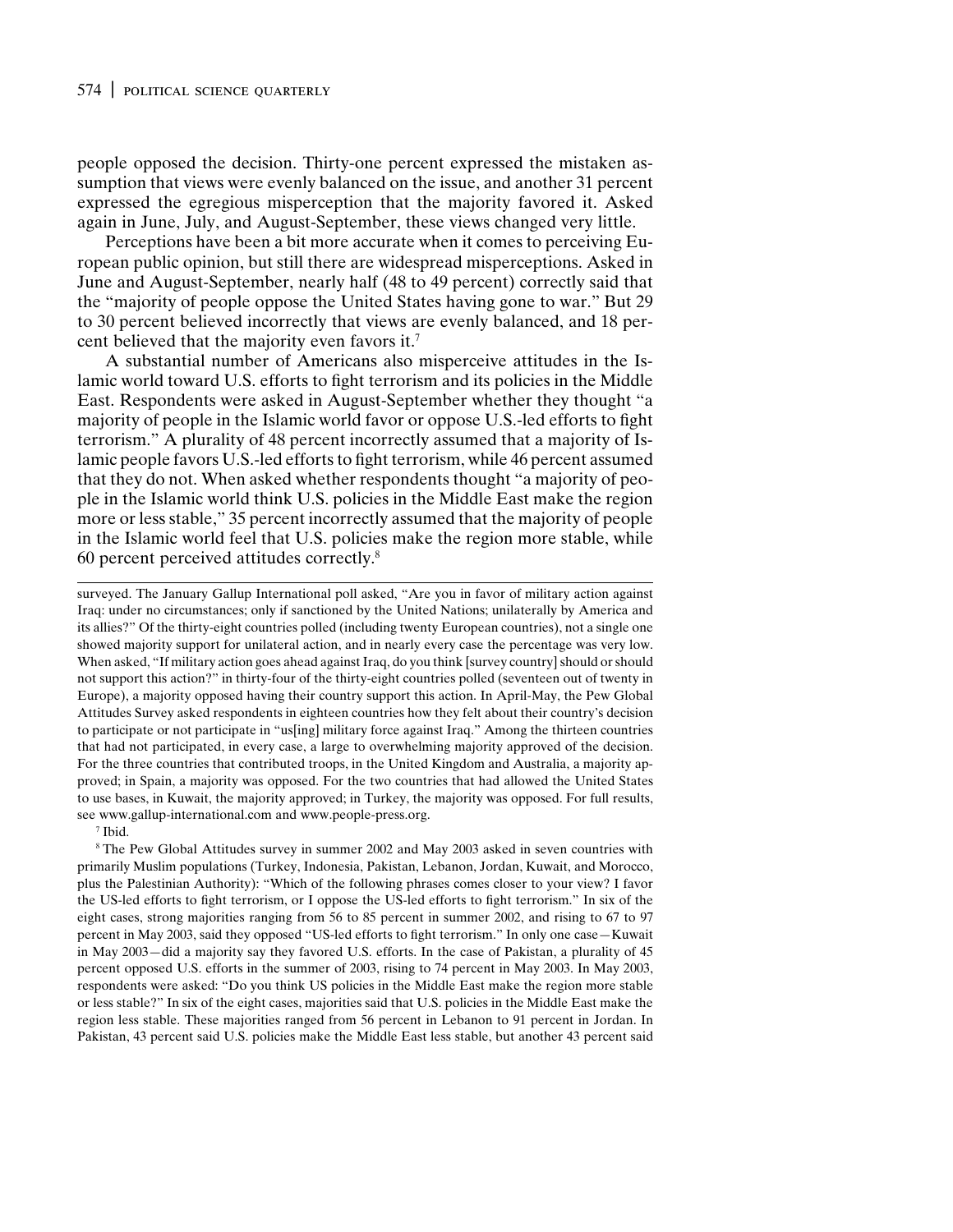FIGURE 1 *Percentage Having Key Misperceptions: Evidence of Links to al Qaeda, WMD Found, and World Public Opinion Favorable*



Composite of Polls Conducted June-September 2003

*Source:* Program on International Policy Attitudes/Knowledge Networks, October 2003.

# *Combined Analysis*

Most specific misperceptions are held by a minority of respondents. However, this does not tell us if these misperceptions are held by the same minority or if large percentages have at least one misperception. To find out, we repeated three key perception questions over three polls, conducted in June, July, and August-September with 3,334 respondents.

The three key perception questions used were the ones that found the most egregious misperceptions, and to qualify as a misperception the most extreme form of the misperception was used. These were the beliefs:

- Clear evidence that Saddam Hussein was working closely with al Qaeda has been *found.*
- Weapons of mass destruction have been *found* in Iraq.
- World public opinion *favored* the United States going to war with Iraq.

To determine the pervasiveness of misperceptions, we focused on the 1,362 respondents who heard all three of the perception questions.

Misperceptions were not limited to a small minority that had repeated misperceptions. A majority of 60 percent had at least one of these three unambiguous misperceptions, and only 30 percent had no misperceptions (Figure 1). Another 10 percent had the more modest misperception that world public opinion was evenly balanced between support and opposition to the Iraq war.

U.S. policies either "made no difference" (12 percent) or that they did not know (31 percent). In Kuwait, a 48 percent plurality said U.S. policies made the Middle East more stable.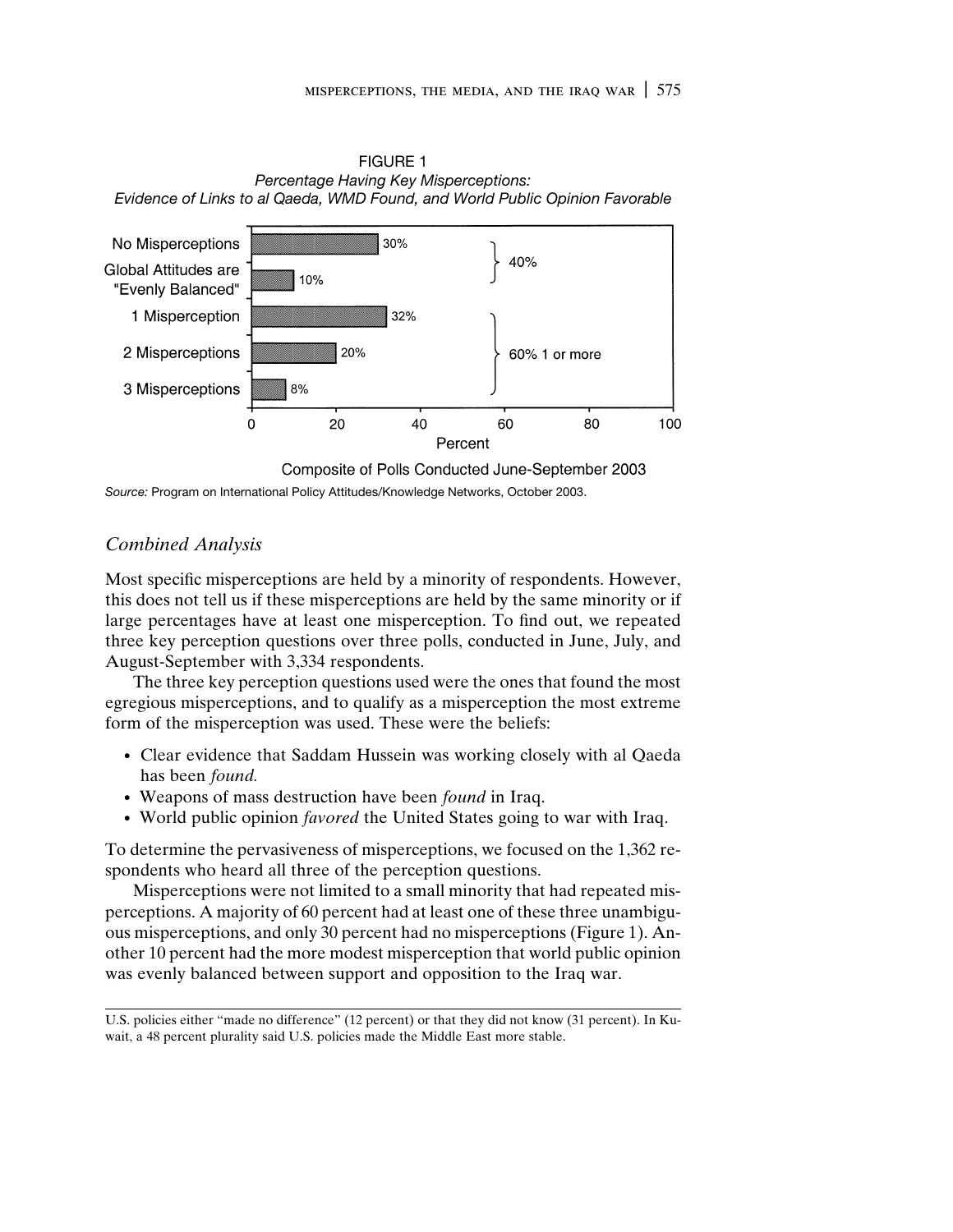#### 576 | political science quarterly

## Misperceptions and Support for War

The misperceptions about the war appear to be highly related to attitudes about the decision to go to war, both before and after the war. In every case, those who have the misperception have been more supportive of the war. As the combined analysis of the three key misperceptions will show, those with none of the key misperceptions have opposed the decision while the presence of each additional misperception has gone together with sharply higher support.

# *Close Links to al Qaeda*

Before the war, those who believed that Iraq was directly involved in September 11 showed greater support for going to war even without multilateral approval. In the January PIPA/KN poll, among those who wrongly believed that they had "seen conclusive evidence" that "Iraq played an important role in September 11 attacks," 56 percent said they would agree with a decision by the President to proceed to go to war with Iraq if the UN Security Council refused to endorse such an action. Among those who said they had not seen such evidence but still believed that Iraq was involved in September 11, 42 percent said they would support such a decision. Among those who said they had not seen such evidence and were not convinced that it was true, only 9 percent said they would agree with such a decision.

In the February PIPA/KN poll, support for going to war was high among those who believed that Saddam Hussein was directly involved in September 11 but was progressively lower as the perceived link between Iraq and al Qaeda became more tenuous. Among those who believed that Iraq was directly involved in September 11, 58 percent said they would agree with the President deciding to go to war with Iraq even without UN approval. Among those who believed that Iraq had given al Qaeda substantial support but was not involved in September 11, support dropped to 37 percent. Among those who believed that a few al Qaeda individuals had contact with Iraqi officials, 32 percent were supportive, while just 25 percent expressed support among those who believed that there was no connection.

During the war, Americans who supported the war also said that the supposed link was a major reason for supporting the decision to go to war. An April poll for *Investor's Business Daily* and the *Christian Science Monitor* asked the 72 percent who said they supported the war to rate the importance of a number of reasons for their support. "Iraq's connection with groups like Al-Qaeda" was rated as a major reason by 80 percent.

After the war, nearly half of the respondents mistakenly believed that clear evidence that Saddam Hussein was working closely with al Qaeda had been found. PIPA/KN found a strong relationship between the belief that evidence of such links has been found and support for the decision to go to war. Combin-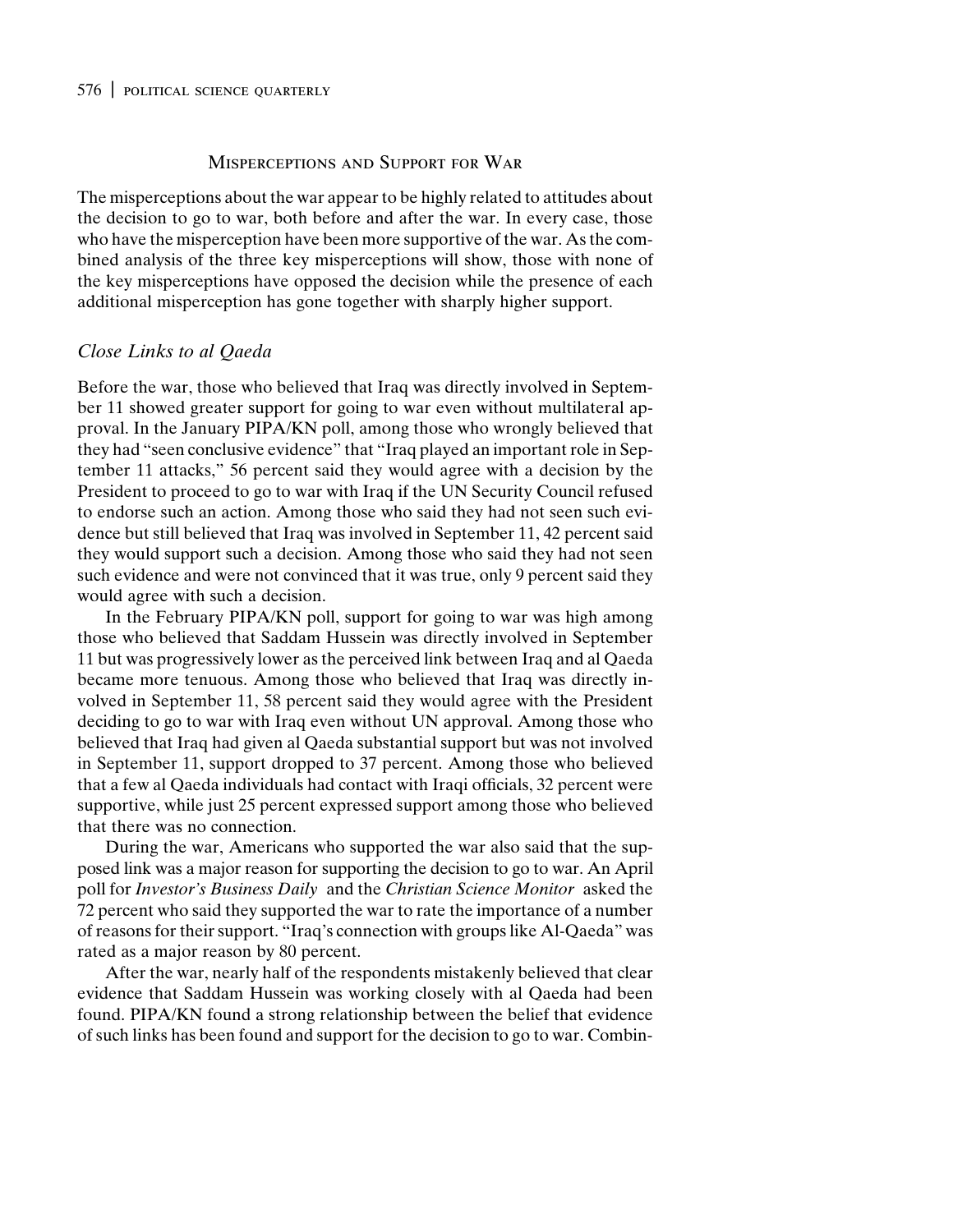FIGURE 2 *Support for War and Misperception of Evidence of Iraqi Links to al Qaeda*



Composite of Polls Conducted June-September 2003

*Source:* Program on International Policy Attitudes/Knowledge Networks, October 2003. *Note:* The question also offered respondents the option of saying that they did not know if going to war was the best thing to do, but that they nonetheless supported the President. Here and in comparisons discussed later, we have limited our analysis to those who took an unequivocal position in favor or against the decision to go to war.

ing data from June through September, among those with the misperception, 67 percent held the view that going to war was the best thing to do, while only 29 percent expressed support among those who did not have the misperception (Figure 2). Among those without the misperception, 52 percent said it was the wrong decision.

Just as before the war, in the postwar period there was also a strong relationship between beliefs about the nature of the connection between al Qaeda and Iraq and support for the war. Among those who believed that Saddam Hussein was directly involved in September 11, 69 percent said going to war was the best thing to do. Among those who believed that Iraq had given al Qaeda substantial support but was not involved in September 11, approval dropped to 54 percent. Among those who believed that a few al Qaeda individuals had contact with Iraqi officials, 39 percent were supportive, while just 11 percent expressed support among those who believed that there was no connection. Among those who believed that there was no connection, 73 percent thought that going to war was the wrong decision.

# *Weapons of Mass Destruction*

The mistaken beliefs that WMD have been found in Iraq, or that Iraq used WMD in the war, have been highly related to support for the decision to go to war. Consolidating all respondents asked by PIPA/KN in four polls conducted from May through September, among those who believed that WMD have been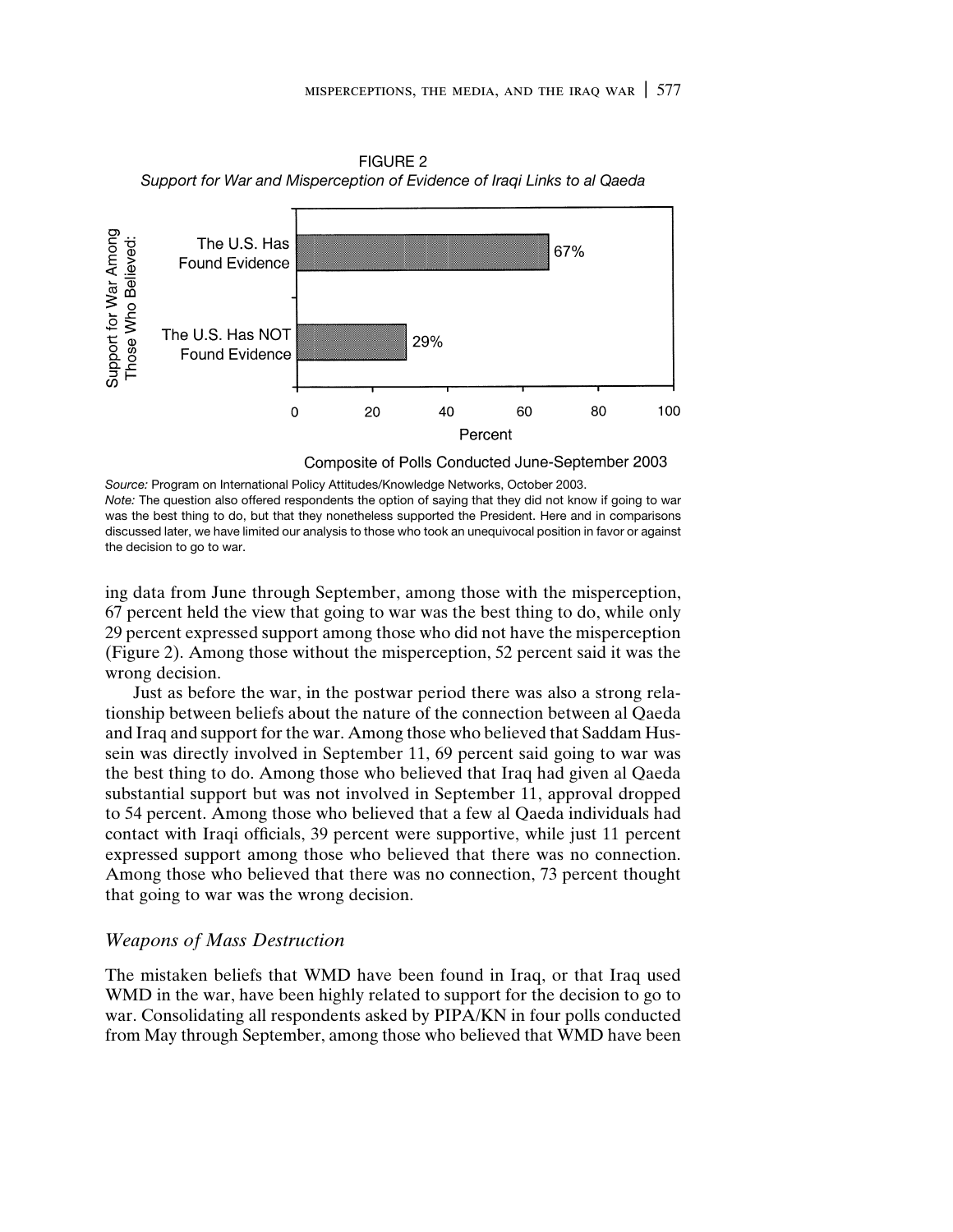

FIGURE 3 *Support for the War and Misperception that Iraqi WMD Found*

*Source:* Program on International Policy Attitudes/Knowledge Networks, October 2003.

found, 73 percent thought that going to war was the best decision (Figure 3). Among those who did not have this misperception, only 41 percent held this view.

Similarly, consolidating two polls conducted in May and August-September, among those who believed that Iraq had used chemical and biological weapons in the war, 64 percent said they thought going to war was the best thing to do. Among those who did not have this belief, only 48 percent thought it was the best thing to do.

# *World Public Opinion*

Perceptions of world public opinion on going to war with Iraq have been significantly related to support for the war. This has been true during and after the war.

In the PIPA/KN poll conducted in late March, shortly after the onset of the war, among those who wrongly believed that the majority of the people in the world favored the United States going to war with Iraq, an overwhelming 81 percent said they agreed with the President's decision to go to war with Iraq, despite his failure to garner UN Security Council approval. Among those who—also incorrectly—believed that views were evenly balanced on this question, 58 percent said they agreed. Among those who correctly believed that the majority of people opposed it, only 28 percent said they agreed with the President's decision. When polled after the war (May-September) the pattern was basically the same, though a different question was used to measure support for the war (Figure 4).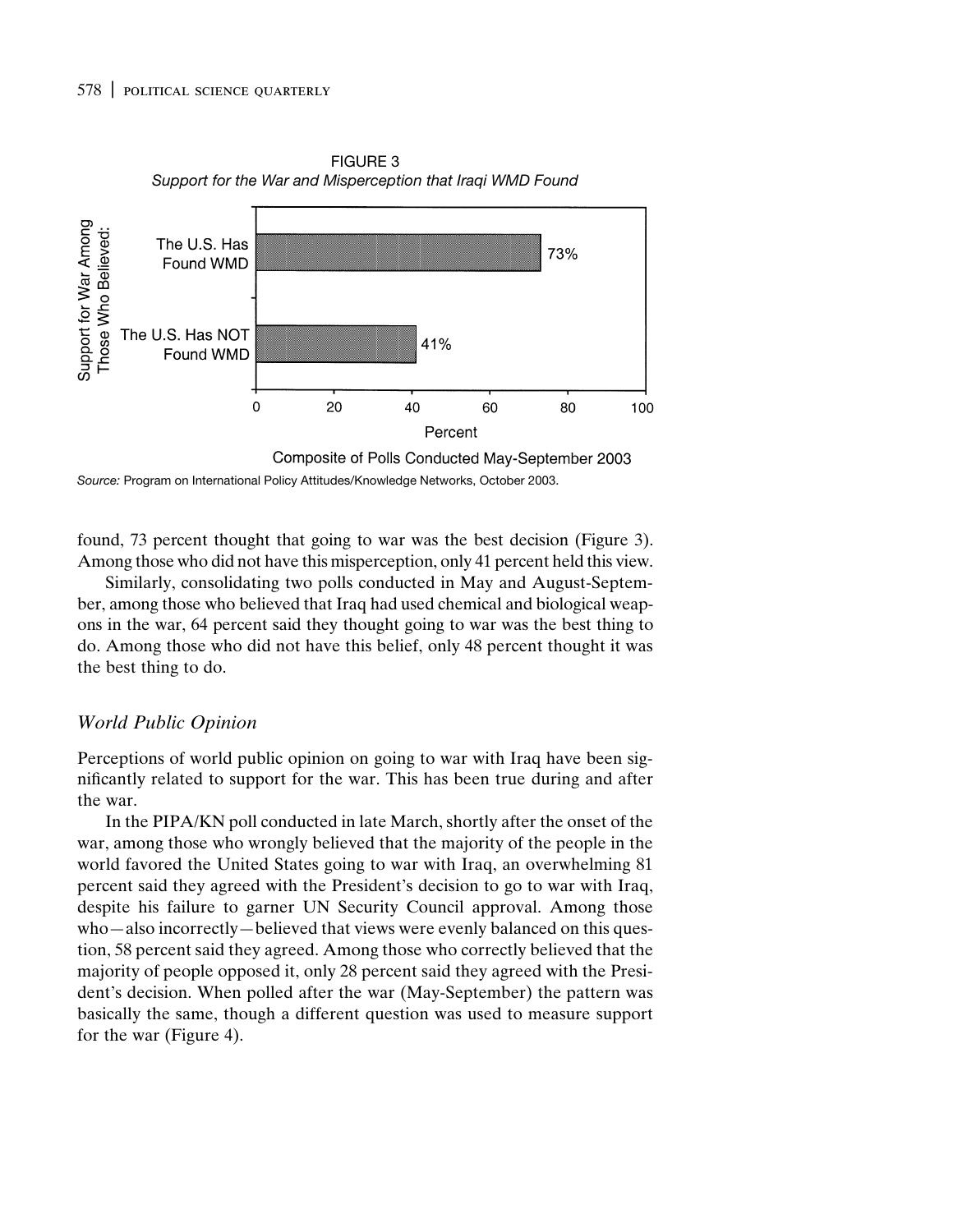FIGURE 4 *Views of World Public Opinion and Support for War During and After the War*



*Source:* Program on International Policy Attitudes/Knowledge Networks, October 2003.

# *Combined Analysis*

To determine the cumulative strength of the relationship between various misperceptions and support for the war, we analyzed those who had been asked all of the three key misperception questions—whether evidence of links between Iraq and al Qaeda have been found, whether WMD have been found in Iraq, and whether world public opinion favored the United States going to war with Iraq—in three polls conducted from June through September. These polls revealed a strong cumulative relationship (Figure 5).

# *Multivariate Analysis*

To determine how strong a factor misperceptions are in predicting support for the war as compared to other factors, a binary logistic regression analysis was performed together with eight other factors. Four of the factors were demographic: gender, age, household income, and education. Two other categorical factors were party identification and intention to vote for the President in the next election as opposed to an unnamed Democratic nominee. In addition, there were the factors of how closely people follow events in Iraq and their primary news source. The odds ratio statistic was used to determine the relative likelihood that respondents would support the war. Support for the war was defined as the respondent saying that he or she thought the war was the right decision and the best thing to do, not that he or she was just supporting the President. For this analysis, the number of respondents was 1,219.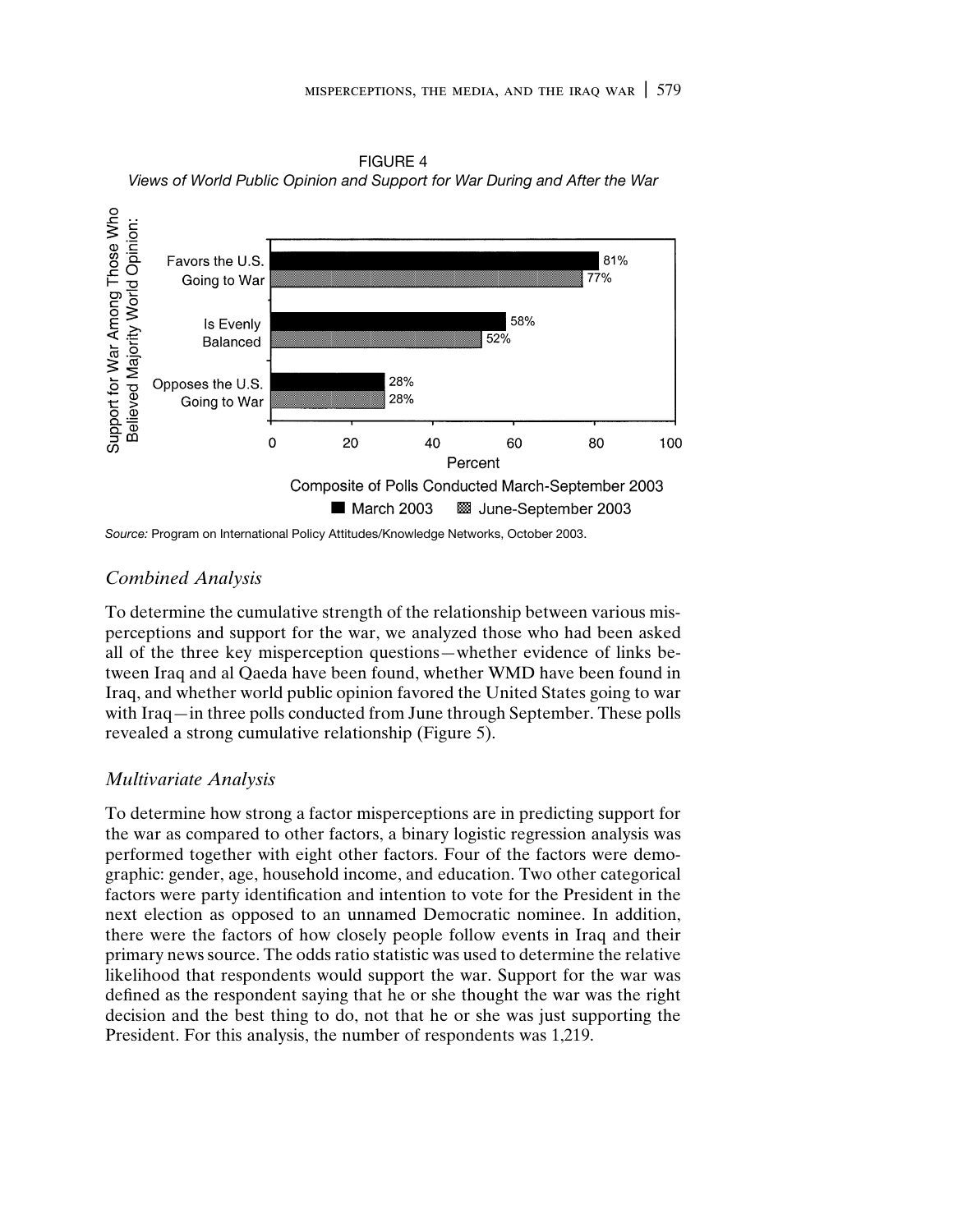

FIGURE 5 *Cumulative Effect of Having Key Misperceptions on Support for the War*

*Source:* Program on International Policy Attitudes/Knowledge Networks, October 2003. *Note:* Misperceptions included were that clear evidence of Iraq-al Qaeda links have been found, WMD have been found, and world public opinion favored the Iraq war.

When all respondents with one or more of the three key misperceptions were put into one category and compared to those with none of these misperceptions, the presence of misperceptions was the most powerful predictor of support for the war, with those misperceiving being 4.3 times more likely to support the war than those who did not misperceive. The second most powerful predictor was the intention to vote for the President, with those intending to vote for the President being 3 times more likely to support the war than those who planned to vote for the Democratic nominee. Those who intended to vote for the Democratic nominee were 1.8 times less likely to support the war. All other factors were far less influential. Those who followed the news on Iraq very or somewhat closely were 1.2 times more likely to support the war than those who followed it "not very closely" or "not at all." Men were 1.5 times more likely to support the war than women. Those with higher incomes were very slightly more likely to support the war. All other factors were insignificant, including education and age. Party identification by itself would be predictive, but when intention to vote for the President is included, party identification also becomes insignificant.

To determine the cumulative strength of misperceptions as a predictor of war support, the smaller sample that received all of the three key misperceptions questions was analyzed. Respondents were divided into four categories of no misperceptions, exactly one misperception, exactly two misperceptions, and all three misperceptions. Those with just one misperception were 2.9 times more likely to support the war, rising to 8.1 times more likely among those with exactly two misperceptions and to 9.8 times more likely among those with all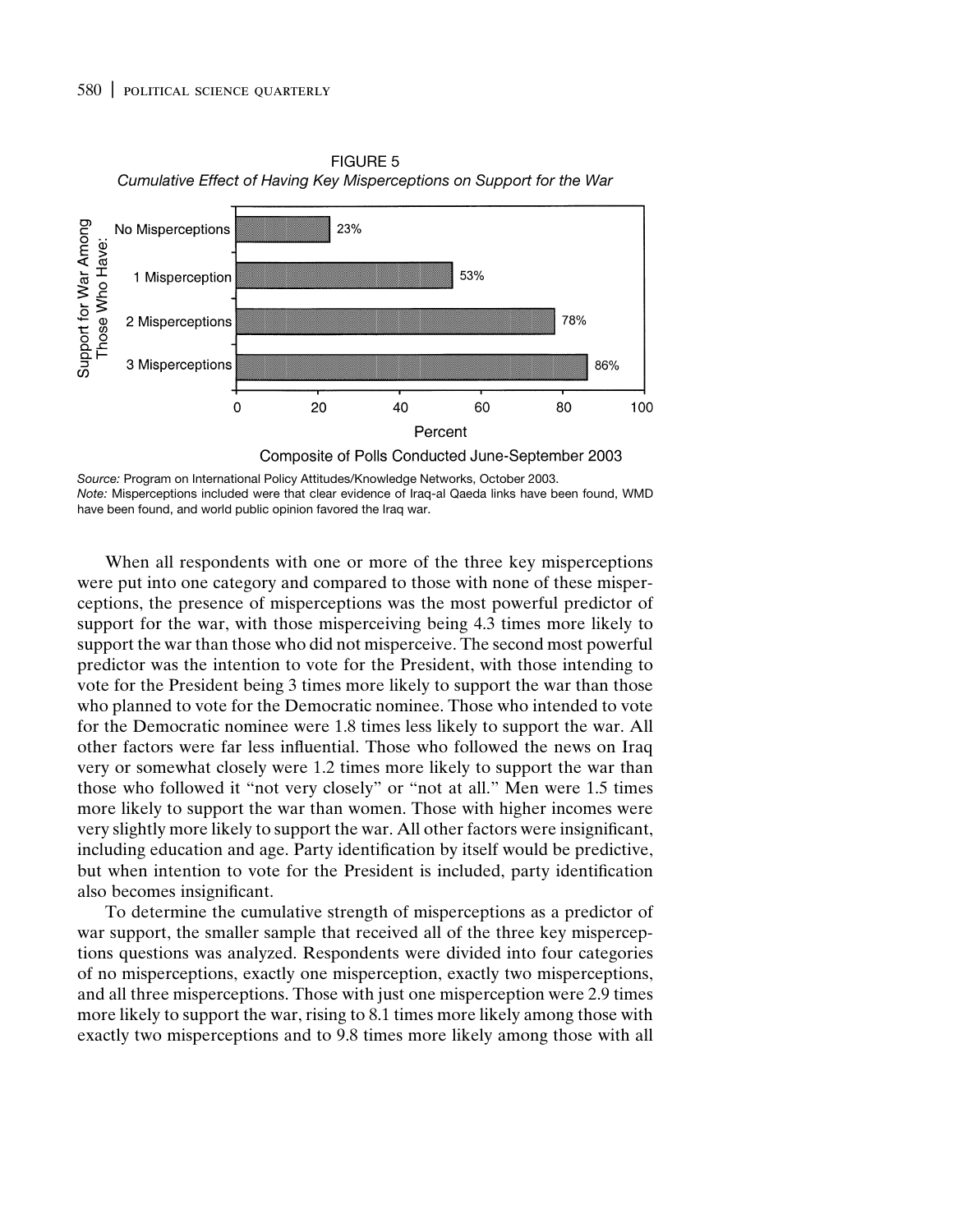three misperceptions. In this sample, all other factors remain essentially unchanged, with those intending to vote for the President being 2.8 times and men 1.5 times more likely to support the war. Those intending to vote for the Democratic nominee were 1.6 times less likely to support the war. Attention to news coded as a binary form, however, became insignificant while remaining significant as a continuous variable.

When the three key misperceptions are treated as separate factors, there is wide variation in their power to predict support for the war. By far, the strongest is the perception of world public opinion, with those who perceive the world public opinion as approving of the war being 3.3 times more likely to support the war themselves. Those with the perception that evidence of links to al Qaeda have been found were 2.5 times more likely to support the war, and those who perceived that evidence of WMD have been found were 2.0 times more likely.

# Misperceptions as a Function of Source of News

The widespread presence of misperceptions naturally raises the question of whether they are to some extent a function of an individual's source of news. To find out, in three different PIPA/KN polls conducted in June, July, and August-September, an aggregate sample of 3,334 respondents was asked, "Where do you tend to get most of your news?" and offered the options of "newspapers and magazines" or "TV and radio." Overall, 19 percent said their primary news source was print media, while 80 percent said it was electronic. Respondents were then asked, "If one of the networks below is your primary source of news please select it. If you get news from two or more networks about equally, just go on to the next question." The networks offered were ABC, CBS, NBC, CNN, Fox News, PBS, and NPR. Because the PBS and NPR viewers were such a small percentage, we combined them into one category of public networks. In the case of ABC, CBS, and NBC, we do not know how many people primarily got their news from local affiliates and how many from national news shows. Likewise, we do not know if all of those who said that they got their news from Fox News primarily got their news from the national cable news network and how many from local Fox affiliates.<sup>9</sup>

The same respondents were also asked about their perceptions, with 1,362 respondents receiving all three key perception questions and 3,334 respondents receiving at least one of them—that is, whether evidence of close links between Iraq and al Qaeda has been found, whether WMD have been found in Iraq, and whether world public opinion approved of the United States going to war with Iraq.

<sup>9</sup> Numbers for those naming a network as their primary news source were as follows: Fox, 520; CBS, 258; CNN, 466; ABC, 315; NBC, 420; NPR/PBS, 91. All findings in this section were statistically significant at the  $p<0.05$  level, except where noted.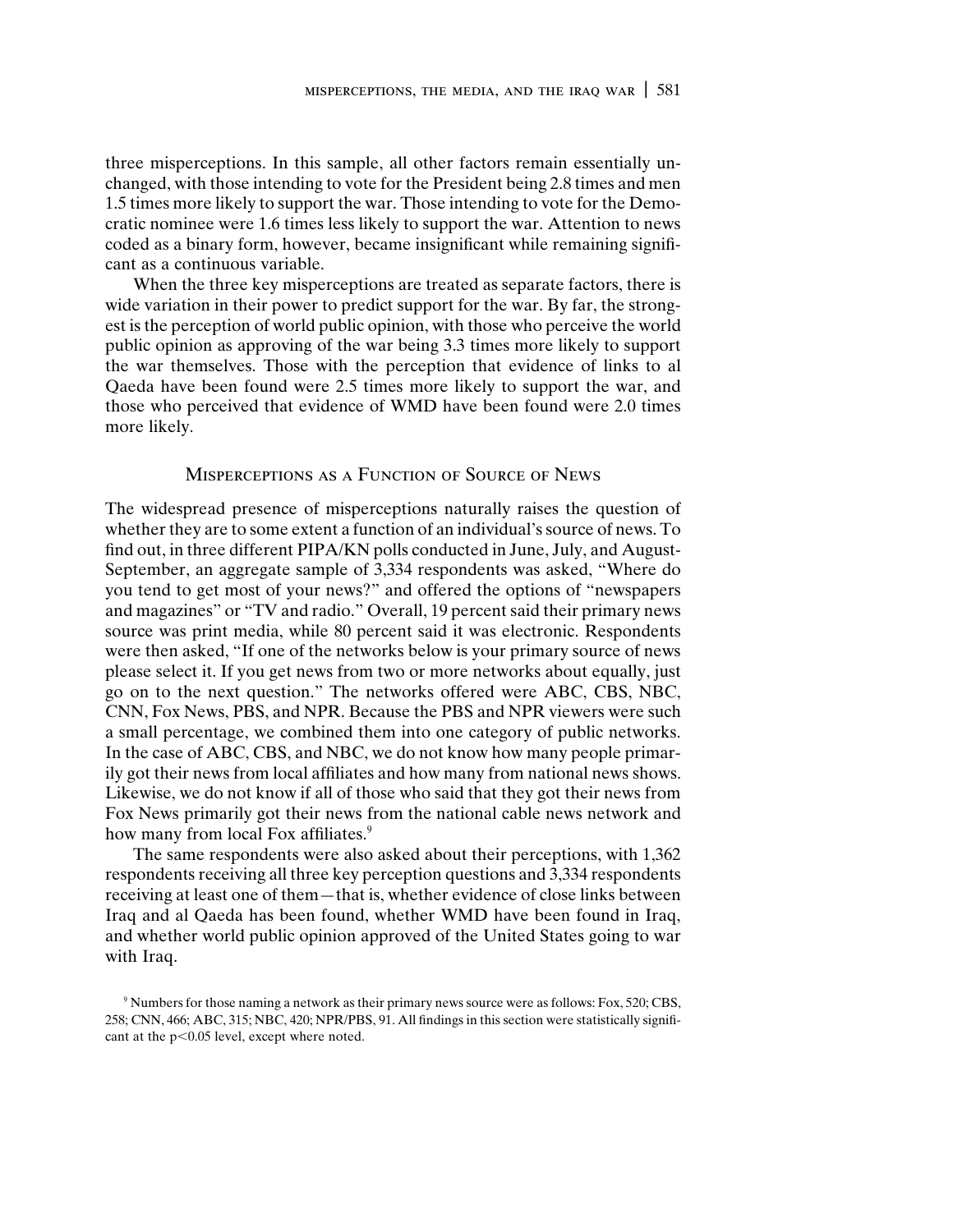#### TABLE 4

*Frequency of Misperceptions per Respondent: WMD Found, Evidence of al Qaeda Link, and World Majority Support for War (percentages)*

| Number of<br>misperceptions<br>per respondent | Fox | CBS | ABC | <b>CNN</b> | <b>NBC</b> | Print Media | NPR/PBS |
|-----------------------------------------------|-----|-----|-----|------------|------------|-------------|---------|
| None of the three<br>One or more              | 20  | 30  | 39  | 45         | 45         | 53          | 77      |
| misperception                                 | 80  |     | 61  | 55         | 55         | 47          | 23      |

*Source:* Program on International Policy Attitudes/Knowledge Networks.

#### Combined Analysis

Because it provides the best overview of the relationship between media sources, this article first analyzes the relationship between media sources and the presence of multiple misperceptions to explore the variation in the level of misperceptions according to the respondents' news source. Afterward, it analyzes the variance for specific misperceptions.

An analysis of those who were asked all of the key three perception questions does reveal a remarkable level of variation in the presence of misperceptions according to news source. Standing out in the analysis are Fox and NPR/ PBS, but for opposite reasons. Fox was the news source whose viewers had the most misperceptions. NPR/PBS are notable because their viewers and listeners consistently held fewer misperceptions than respondents who obtained their information from other news sources. Table 4 shows this clearly. Listed are the breakouts of the sample according to the frequency of the three key misperceptions (that is, the beliefs that evidence of links between Iraq and al Qaeda has been found, that WMD have been found in Iraq, and that world public opinion approved of the United States going to war with Iraq) and their primary news source. In the audience for NPR/PBS, there was an overwhelming majority who did not have any of the three misperceptions, and hardly any had all three.

To check these striking findings, the data were analyzed a different way by using the larger sample of 3,334 who had answered at least one of the three questions just mentioned. For each misperception, it was determined how widespread it was in each media audience, and then for each media audience this frequency was averaged for the three misperceptions. Table 5 shows the averages from lowest to highest. Again, the Fox audience showed the highest average rate of misperceptions (45 percent) while the NPR/PBS audience showed the lowest (11 percent).

### *Close Links to al Qaeda*

The same pattern in the distribution of misperceptions among the news sources was obtained in the cases of each specific misperception. When asked whether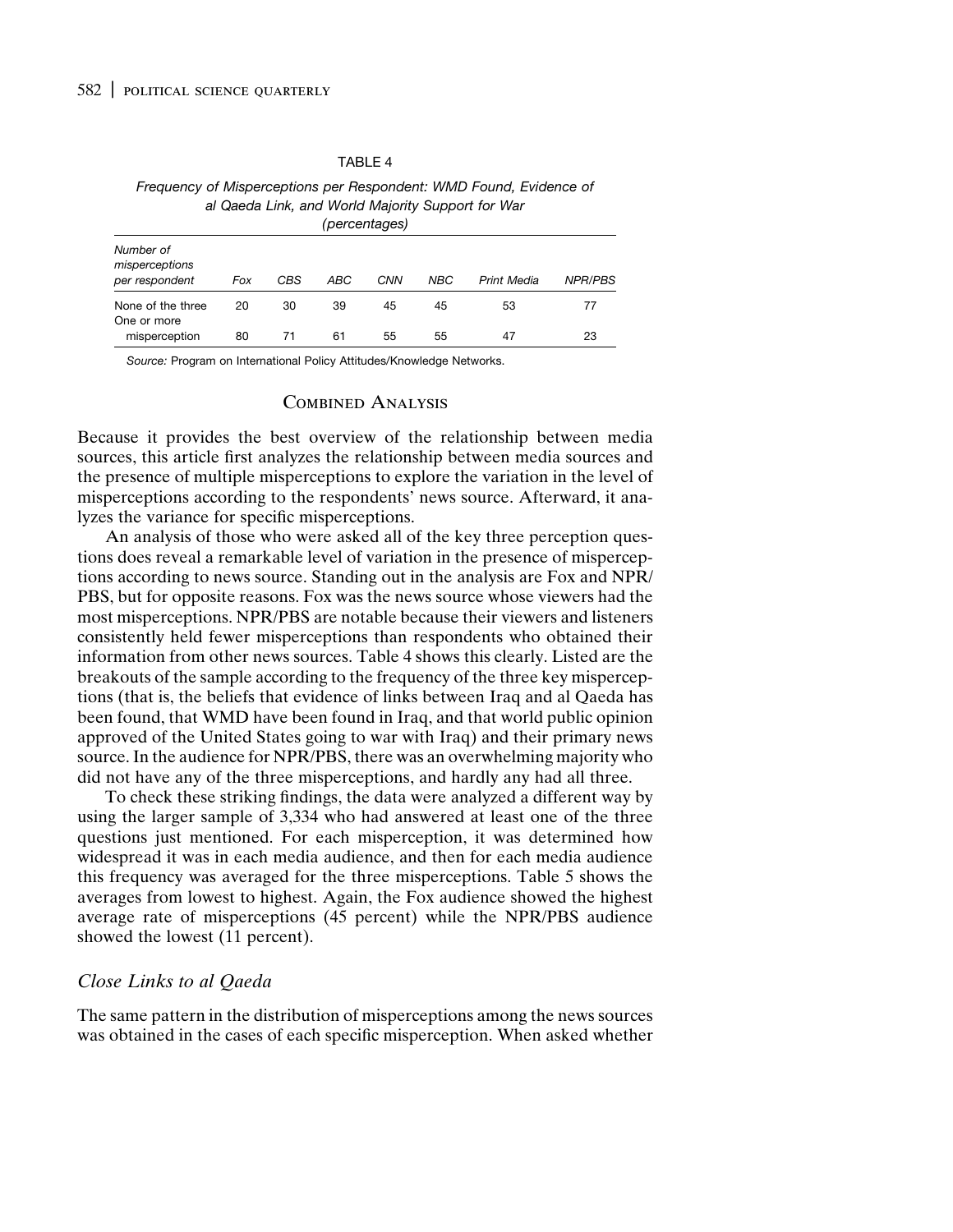| .BL |  |
|-----|--|
|-----|--|

*Average of Three Misperception Rates among Viewers and Listeners: WMD Found, Evidence of al Qaeda Link, and World Majority Support for War (percentages)*

| News Source | Average Rate per Misperception |  |  |
|-------------|--------------------------------|--|--|
| Fox         | 45                             |  |  |
| <b>CBS</b>  | 36                             |  |  |
| <b>CNN</b>  | 31                             |  |  |
| <b>ABC</b>  | 30                             |  |  |
| <b>NBC</b>  | 30                             |  |  |
| Print Media | 25                             |  |  |
| NPR/PBS     | 11                             |  |  |

*Source:* Program on International Policy Attitudes/Knowledge Networks.

the United States has found "clear evidence in Iraq that Saddam Hussein was working closely with the al-Qaeda terrorist organization," among the combined sample for the three-month period, 49 percent said that such evidence had been found (Table 6). This misperception was substantially higher among those who get their news primarily from Fox, 67 percent. Once again the NPR/PBS audience was the lowest at 16 percent.

Variations were much more modest on the perception that Iraq was directly involved in September 11. As discussed, the view that Iraq was directly involved in September 11 is not a demonstrable misperception, but it is widely regarded as fallacious by the intelligence community. In this case, the highest level of misperceptions was in the CBS audience (33 percent) followed by Fox (24 percent), ABC (23 percent), NBC (22 percent), and CNN (21 percent). Respondents who got their news primarily from print media (14 percent) and NPR or PBS (10 percent) were less likely to choose this description.

Combining the above group with those who had the less egregious but still unproven belief that Iraq gave substantial support to al Qaeda, the pattern was similar. Among CBS viewers, 68 percent had one of these perceptions, as did 66 percent of Fox viewers, 59 percent of NBC viewers, 55 percent of CNN view-

|                   |     |     | .             |     |                                   |                                                         |                    |
|-------------------|-----|-----|---------------|-----|-----------------------------------|---------------------------------------------------------|--------------------|
|                   |     |     |               |     | Evidence of an al Qaeda-Irag Link | Viewers' Beliefs on Whether the United States Has Found |                    |
|                   |     |     | (percentages) |     |                                   |                                                         |                    |
| Clear Evidence of |     |     |               |     |                                   |                                                         |                    |
| al Qaeda Link     | NBC | CBS | ABC           | Fox | <b>CNN</b>                        | NPR/PBS                                                 | <b>Print Media</b> |
| US has found      | 49  | 56  | 45            | 67  | 48                                | 16                                                      | 40                 |
| US has not found  | 45  | 41  | 49            | 29  | 47                                | 85                                                      | 58                 |

TABLE 6

*Source:* Program on International Policy Attitudes/Knowledge Networks.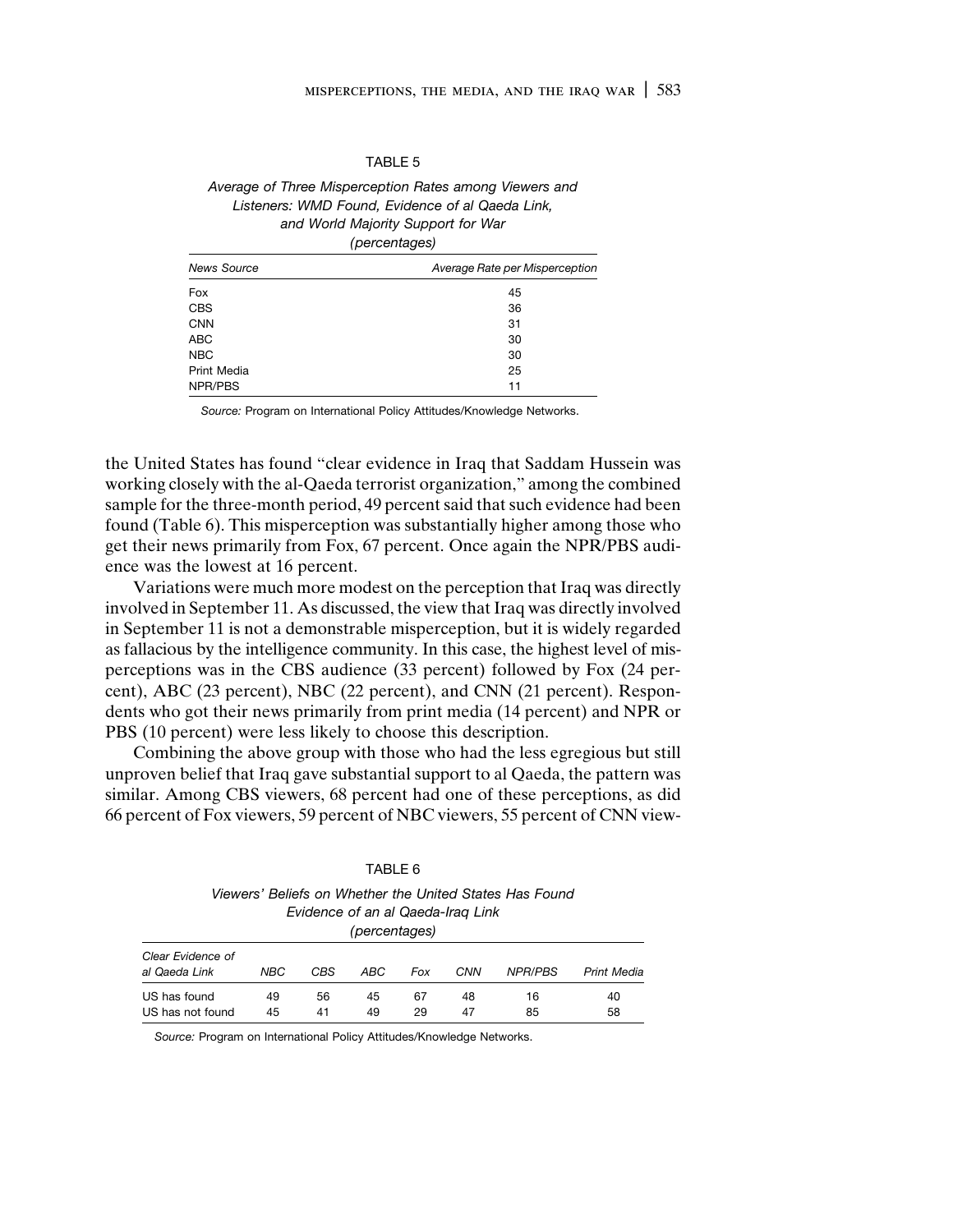#### TABLE 7

*Perception that the United States Has or Has Not Found WMD (percentages)*

| <b>Weapons of Mass</b> |     |     |     |     |            |                |                    |
|------------------------|-----|-----|-----|-----|------------|----------------|--------------------|
| Destruction            | NBC | CBS | ABC | Fox | <b>CNN</b> | <b>NPR/PBS</b> | <b>Print Media</b> |
| US has found           | 20  | 23  | 19  | 33  | 20         |                | 17                 |
|                        |     |     |     |     |            |                |                    |
| US has not found       | 79  | 75  | 79  | 64  | 79         | 89             | 82                 |

*Source:* Program on International Policy Attitudes/Knowledge Networks.

ers, and 53 percent of ABC viewers. Print readers were nearly as high at 51 percent, while NPR/PBS audiences were significantly lower at 28 percent.

# *Weapons of Mass Destruction*

When respondents were asked whether the United States has "found Iraqi weapons of mass destruction" since the war had ended, 22 percent of all respondents over June through September mistakenly thought this had happened. Once again, Fox viewers were the highest with 33 percent having this belief. A lower 19 to 23 percent of viewers who watch ABC, NBC, CBS, and CNN had the perception that the United States has found WMD. Seventeen percent of those who primarily get their news from print sources had the misperception, while only 11 percent who watch PBS or listen to NPR had it (Table 7).

# *World Public Opinion*

Respondents were also asked to give their impression of how they think "people in the world feel about the US having gone to war with Iraq." Over the three-month period, 25 percent of all respondents said, incorrectly, "the majority of people favor the US having gone to war" (Table 8). Of Fox watchers, 35 percent said this. Only 5 percent of those who watch PBS or listen to NPR misperceived world opinion in this way. As usual, those who primarily get their news from print media were the second lowest, with 17 percent having this misperception.

| World Public Opinion on the United States Going to War<br>(percentages) |            |     |     |     |            |         |                    |
|-------------------------------------------------------------------------|------------|-----|-----|-----|------------|---------|--------------------|
| Majority of people<br>in world $\ldots$                                 | <b>NBC</b> | CBS | ABC | Fox | <b>CNN</b> | NPR/PBS | <b>Print Media</b> |
| Favor US going to<br>war in Iraq                                        | 20         | 28  | 27  | 35  | 24         | 5       | 17                 |

TABLE 8

*Source:* Program on International Policy Attitudes/Knowledge Networks.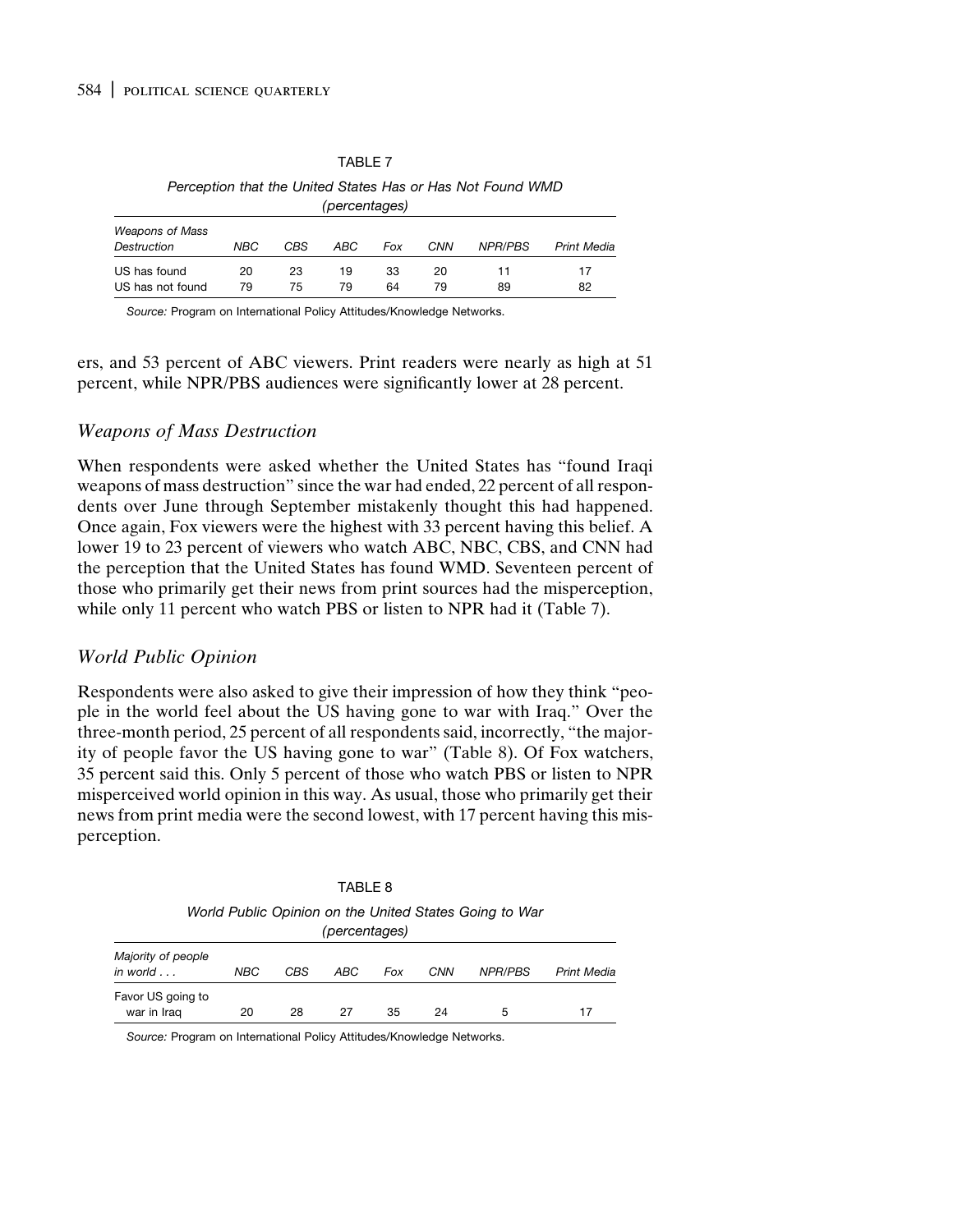Numerous respondents also chose the option of saying that in world public opinion, views are evenly balanced between favoring and opposing going to war—a misperception, though less egregious. Combining those who said views were evenly balanced with those who assumed that the majority favored the Iraq war—a more inclusive definition of misperception—the same pattern obtained. Fox viewers had the highest level of misperceiving (69 percent) and NPR/PBS the lowest (26 percent). The others also formed a familiar pattern: CBS viewers at 63 percent, ABC at 58 percent, NBC at 56 percent, CNN at 54 percent, and print media at 45 percent.

The same question was asked about European opinion. Perceptions of European views are more accurate among the U.S. public: only 17 percent thought there had been majority support among Europeans for the war. Over the three months, CBS viewers most frequently misperceived European opinion (24 percent); Fox viewers were second (20 percent). The NPR/PBS audience and those relying on printed media were lowest, both at 13 percent.

If one adds together those who thought there was European majority support with those who thought views in Europe were evenly balanced, 47 percent misperceived European opinion; CBS viewers were highest at 56 percent, NBC and Fox viewers were next at 52 percent and 51 percent respectively, while the NPR/PBS audience was lowest at 29 percent. ABC viewers and those using print sources were tied for second lowest at 41 percent.

#### *The Effect of Variations in Audiences*

The question thus arises of whether the variation in misperceptions is a function of variations in the demographics or political attitudes of the audience. Some audiences varied according to education, party identification, and support for the President. However, as is evident in the regression analysis, when all of these factors are analyzed together, the respondent's primary source of news is still a strong and significant factor; indeed, it was one of the most powerful factors predicting misperceptions.

# Misperceptions as a Function of Level of Attention to News

It would seem reasonable to assume that misperceptions are due to a failure to pay attention to news and that those who have greater exposure to news would have fewer misperceptions. All respondents were asked, "How closely are you following the news about the situation in Iraq now?" For the summer as a whole (June, July, August-September), 13 percent said they were following the news very closely, 43 percent somewhat closely, 29 percent not very closely, and 14 percent not closely at all.

Strikingly, overall, there was no relation between the reported level of attention to news and the frequency of misperceptions. In the case of those who primarily watched Fox, greater attention to news modestly *increased* the likeli-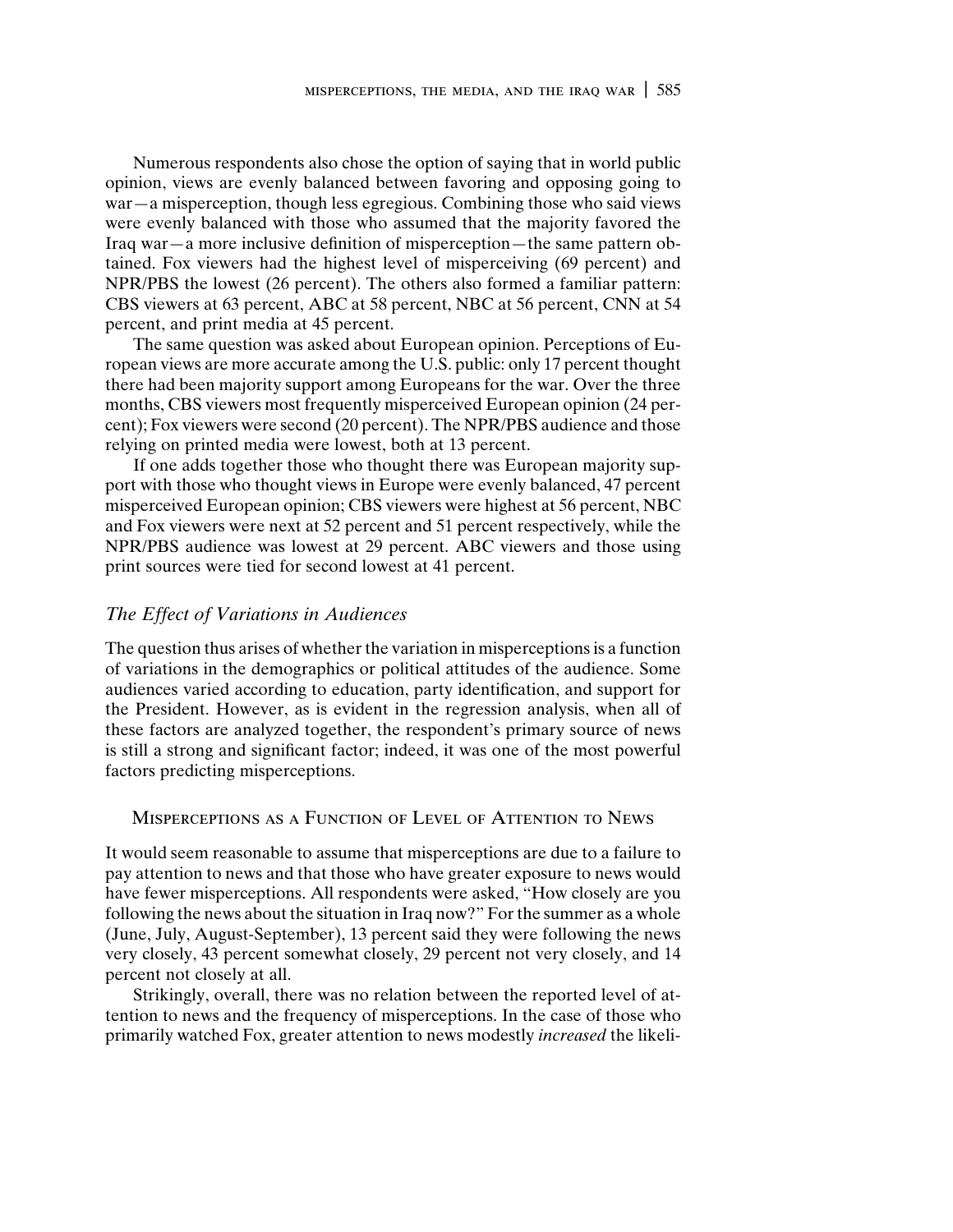hood of misperceptions. Only in the case of those who primarily got their news from print did misperceptions decrease with lower levels of attention, though in some cases this occurred for CNN viewers as well.

The most robust effects were found among those who primarily got their news from Fox. Among those who did not follow the news at all, 42 percent had the misperception that evidence of close links to al Qaeda has been found, rising progressively at higher levels of attention to 80 percent among those who followed the news very closely. For the perception that WMD have been found, those who watched very closely had the highest rate of misperception at 44 percent, while the other levels of attention were lower, though they did not form a clear pattern (not at all, 34 percent; not very, 24 percent; somewhat, 32 percent). Among those who did not follow the news at all, 22 percent believed that world public opinion favored the war, jumping to 34 percent and 32 percent among those who followed the news not very and somewhat closely, respectively, and then jumping even higher to 48 percent among those who followed the news very closely.

With increasing attention, those who got their news from print were less likely to have all three misperceptions. Of those not following the news closely, 49 percent had the misperception that evidence of close links has been found, declining to 32 percent among those who followed the news very closely. Those who did not follow the news at all were far more likely to misperceive (35 percent) that WMD had been found than the other levels (not very, 14 percent; somewhat, 18 percent; very, 13 percent). Twenty-five percent of those who did not follow the news at all had the misperception that world public opinion favored the war, dropping to 16 percent for all other categories.

CNN viewers showed slightly, but significantly, lower levels of misperception on finding WMD and world public opinion at higher levels of attention, though not on evidence of links to al Qaeda.

# Misperceptions as a Function of Political Attitudes

Not surprisingly, political attitudes did play a role in the frequency of misperceptions. The intention to vote for the President was highly influential. Party identification was also influential; however, this effect disappeared after controlling for intention to vote for the President.

# *Intention to Vote for the President*

The polls of June, July, and August-September all included a question, placed near the end, asking whether the respondents thought they would vote for Bush or for the Democratic nominee in the presidential election (Figure 6). In all cases, the responses were very similar to those in numerous other polls at the same time—and showed either a slight edge for Bush or a statistical tie. Only 10 percent did not answer the question. When Bush supporters and supporters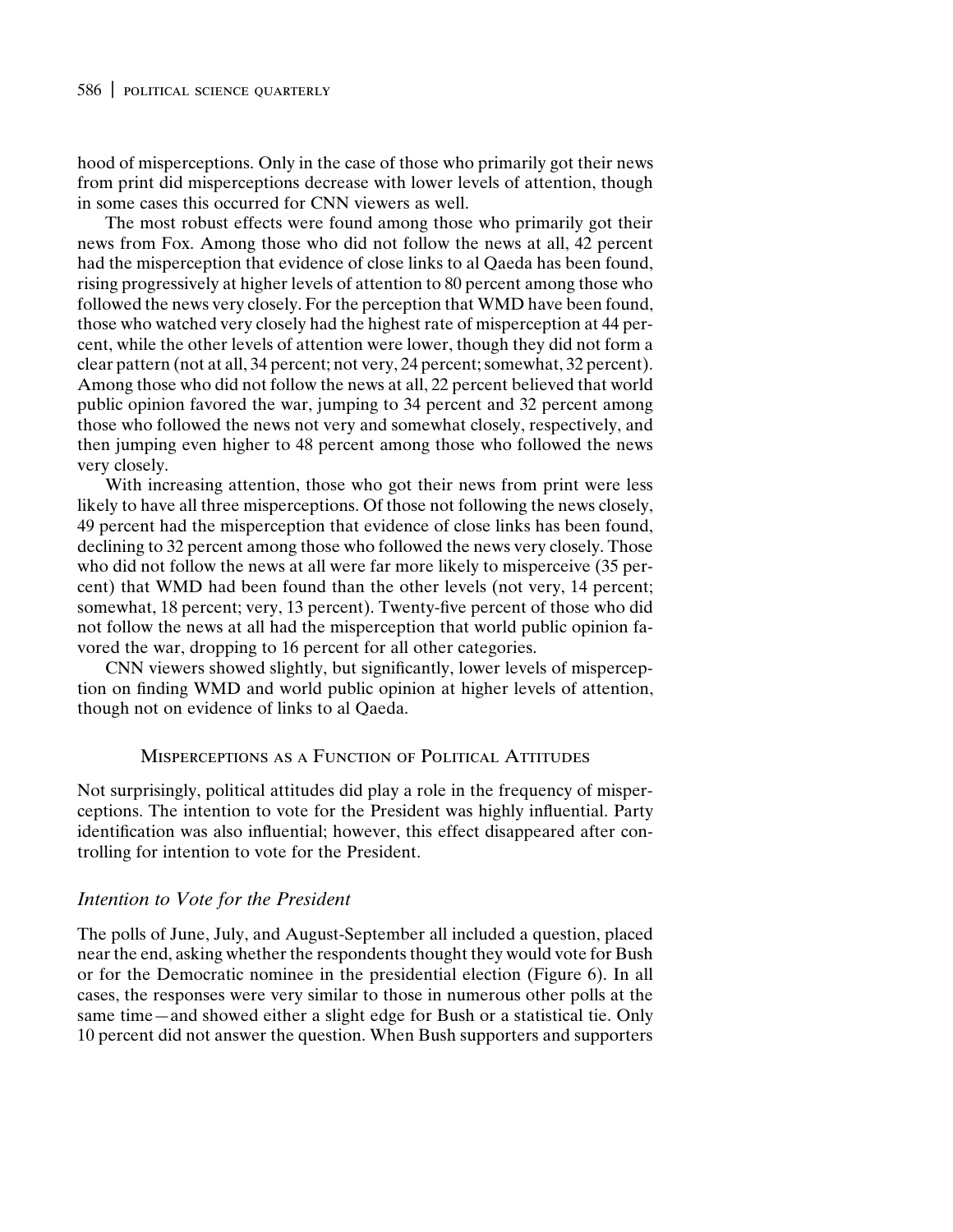

FIGURE 6 *Support for President and Frequency of Misperceptions*

*Source:* Program on International Policy Attitudes/Knowledge Networks, October 2003.

of a Democratic nominee are compared, it is clear that supporters of the President are more likely to have misperceptions than are those who oppose him. Multivariate analysis indicates that intention to vote for the President is the single most powerful predictor of misperceptions.

Taking the averages of the percentage that had each of the three key misperceptions—evidence of al Qaeda links found, WMD found, and world public opinion favors war—those who said they would vote for the President were far more likely to misperceive. On average, those who would vote for the President held misperceptions 45 percent of the time, while those who say they will vote for a Democrat held misperceptions, on average, 17 percent of the time (Figure 6).

Looking at the specific cases, in response to the question "Has the US found clear evidence Saddam Hussein was working closely with al-Qaeda?" a strikingly large 68 percent of Bush supporters believed that the United States has found such evidence. On the other side, an equally striking 66 percent of supporters of a Democratic nominee knew that such evidence has not been found. When asked to characterize the relationship between the previous Iraqi government and al Qaeda given four choices, 29 percent of Bush supporters said, "Iraq was directly involved in the 9/11 attacks." Only 15 percent of Democratic supporters chose this description.

Only minorities of either Bush supporters or supporters of a Democratic nominee believe that the United States has found evidence of WMD in Iraq. However, three times as many Bush supporters as Democrat supporters hold this misperception. Thirty-one percent of Bush supporters think the United States has found such evidence, while only 10 percent of Democrat supporters think this.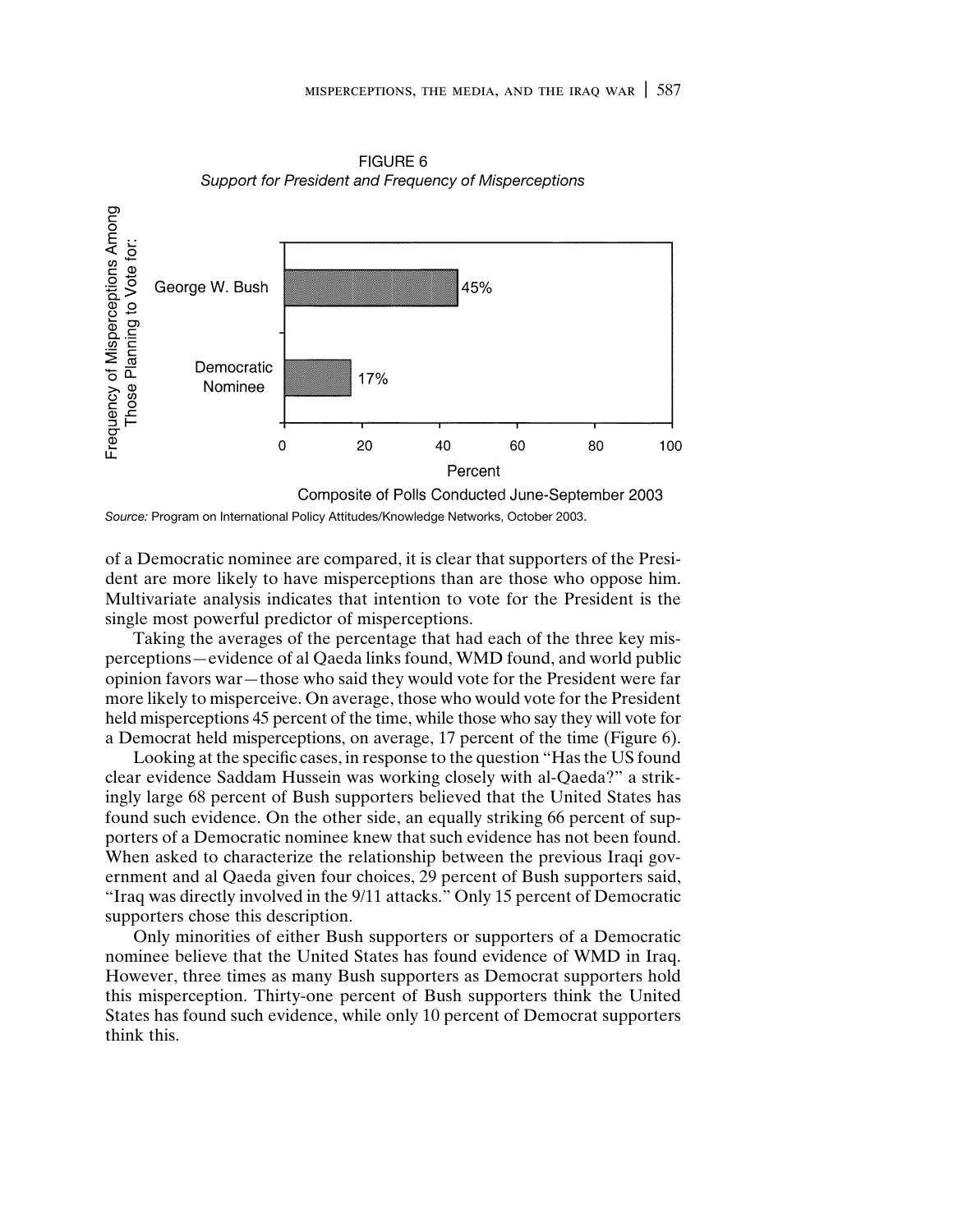When asked, "How do you think the people of the world feel about the US having gone to war with Iraq?" Bush supporters were more than three times more likely than supporters of a Democratic nominee to believe that "the majority of people favor the US having gone to war." Thirty-six percent of Bush supporters had this misperception, while only 11 percent of Democratic supporters did.

The PIPA/KN polls asked the same question about Europe, on which misperceptions are less widespread among Americans. Twenty-six percent of Bush supporters mistakenly thought that a majority of Europeans favored the war, while only 7 percent of supporters of a Democratic nominee believed this.

#### *Party Identification*

Republicans are also more likely than Democrats or independents to have misperceptions. However, when the analysis controls for support for the President, this party difference largely disappears. For example, among Bush supporters, Republicans, Democrats, and independents were similarly likely to believe that the United States has found clear evidence that Saddam Hussein was working closely with al Qaeda (pro-Bush Republicans, 68 percent; pro-Bush Democrats, 77 percent; pro-Bush independents, 67 percent). On whether the United States has found evidence of WMD, the same pattern among Bush supporters was present (31 percent of pro-Bush Republicans believing such evidence has been found, 29 percent of pro-Bush Democrats believing this, and 29 percent of pro-Bush independents believing this). The same pattern appeared in all cases tested.

# Relative Strength of Various Factors Related to Level of Misperception

To determine which factors had the most power to predict the likelihood of misperceiving, we performed a binary logistic regression analysis, together with eight other factors. Four of the factors were demographic: gender, age, household income, and education. Two other categorical factors were party identification and intention to vote for the President in the next election, as opposed to an unnamed Democratic nominee. In addition, we included the factors of how closely people follow events in Iraq and what their primary news source was. The odds ratio statistic was used to determine the likelihood that respondents would have misperceptions.

In the regression analysis, the most powerful factor was the intention to vote for President Bush. As compared to those who intended to vote for the Democratic nominee or were undecided, those who intended to vote for the President were 2.9 times more likely to believe that close links to al Qaeda have been found, 3.0 times more likely to believe that WMD had been found, and 2.6 times more likely to believe that world public opinion was favorable to the war. Overall, those who intended to vote for the President were 3.7 times more likely to have at least one of these misperceptions.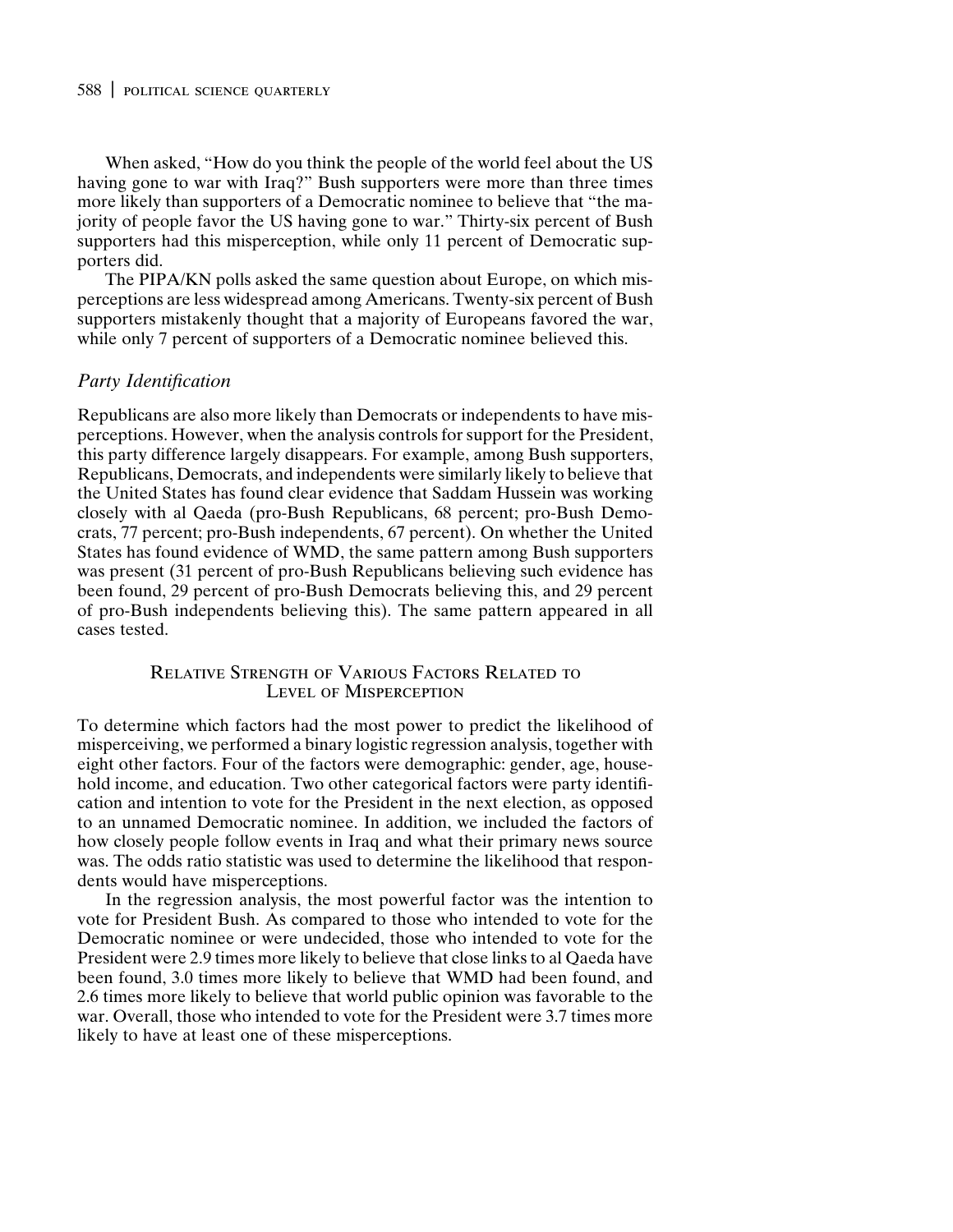|                                | <b>Primary Media Source</b> | Odds/Ratio | N   |
|--------------------------------|-----------------------------|------------|-----|
| US has found WMD               | Fox                         | 1.6        | 361 |
| $(N = 2,202)$                  | $CBS^*$                     | 1.4        | 182 |
|                                | NPR/PBS*                    | $-1.3$     | 53  |
| US has found clear evidence of | Fox                         | 2.0        | 366 |
| Iragi link to al Qaeda         | <b>CBS</b>                  | 1.8        | 188 |
| $(N = 2,202)$                  | NPR/PBS                     | $-3.5$     | 59  |
| Majority of world favors US    | Fox                         | 1.7        | 294 |
| having gone to war with Irag   | <b>CBS</b>                  | 1.9        | 168 |
| $(N = 1,827)$                  | NPR/PBS                     | $-5.6$     | 55  |
| At least one misperception     | Fox                         | 2.1        | 414 |
| $(N = 2,506)$                  | CBS                         | 2.3        | 213 |
|                                | NPR/PBS                     | $-3.8$     | 66  |

TABLE 9

*Significant Variances in Misperceptions by Primary News Source*

*Source:* Program on International Policy Attitudes/Knowledge Networks.

\* Not statistically significant at the 0.05 level. All other media sources did not vary significantly. For data, please contact the authors.

The second most powerful factor was one's primary source of network news. Analysis shows the factor to be highly significant, but assessing each network is difficult. Though several networks are significant, others are not. To determine the relative importance of each network as a primary source of news, another regression was performed, treating each network as a binary variable and comparing each network's respondents to other respondents. When this analysis is performed, having Fox, CBS, or NPR/PBS as one's primary news source emerges as the most significant predictor of a particular misperception and of misperceptions in general.

To determine the overall importance of one factor to another, a comparison of statistical measures is necessary.10 Overall, Fox viewing has the greatest and most consistent predictive power in the analysis on a variety of these statistical measures. Table 9 presents the results.

Fox is the most consistently significant predictor of misperceptions. Those who primarily watched Fox were 2.0 times more likely to believe that close links to al Qaeda have been found, 1.6 times more likely to believe that WMD had been found, 1.7 times more likely to believe that world public opinion was favorable to the war, and 2.1 times more likely to have at least one misperception. Interestingly, when asked how the majority of people in the world feel about the war, if the response "views are evenly balanced" is included as a misperception along with "favor," only Fox is a significant predictor of that misperception.

 $10$  PIPA compared two statistical measures, the Wald statistic and the difference in the  $-2$  log likelihood if the factor is removed from the analysis.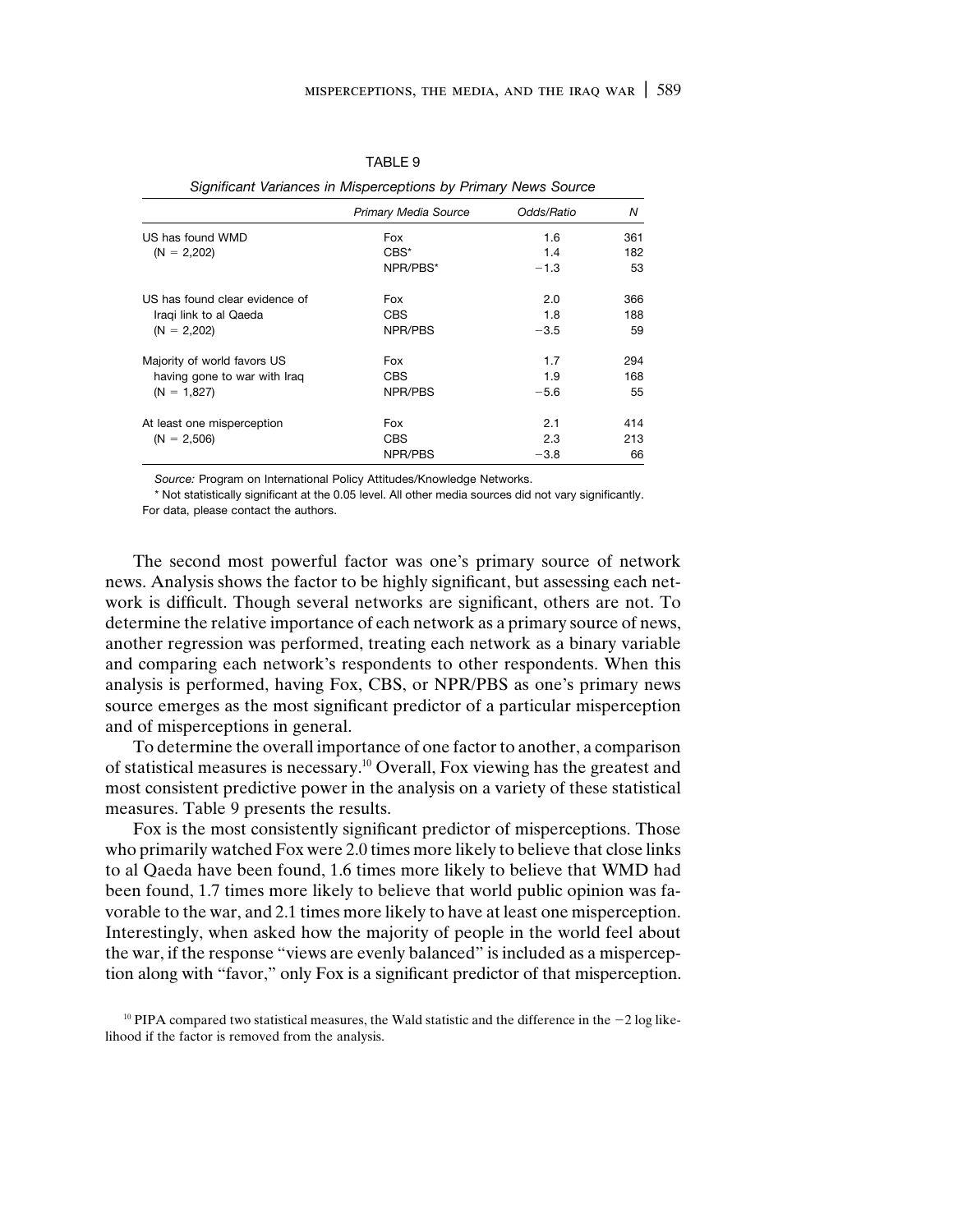Those who primarily watched CBS were 1.8 times more likely to believe that close links to al Qaeda have been found, 1.9 times more likely to believe that world public opinion was favorable to the war, and 2.3 times more likely to have at least one misperception. However, they were not significantly different on beliefs about the uncovering of WMD.

On the other hand, those who primarily watched PBS or listened to NPR were 3.5 times less likely to believe that close links to al Qaeda have been found, 5.6 times less likely to believe that world public opinion was favorable to the war, and 3.8 times less likely to have at least one misperception. However, they were not significantly different on the issue of WMD.

Level of attention to news was not a significant factor overall, with the exception of those who primarily got their news from Fox. This is consistent with the finding that Fox viewers were more likely to misperceive the more closely they followed events in Iraq. Multiplicative variables were derived for each network by multiplying attention to news by each network dummy variable. A multivariate analysis was performed on misperceptions in which each new combined network-attention level variable was added to the previous model. The results show that Fox viewers are the only ones to be significantly more likely to misperceive with higher levels of attention to news.

The third most powerful factor was intention to vote for the Democratic nominee. As compared to those who intended to vote for President Bush or were undecided, those who intended to vote for the Democratic nominee were 2.0 times less likely to believe that close links to al Qaeda have been found and 1.8 times less likely to believe that world public opinion was favorable to the war. Overall, those who intended to vote for the Democratic nominee were 1.8 times less likely to have at least one of these misperceptions, but did not quite achieve significance on the WMD question.

The fourth most powerful factor was education. Those who had no college, as compared to those had at least some college, were 1.3 times more likely to believe that close links to al Qaeda have been found and 1.4 times more likely to have at least one misperception, but did not quite achieve significance on the other misperceptions.

Age was a very weak factor, with older people being very slightly less likely to misperceive. All other factors—gender, party identification (when intention to vote for the President was included), level of attention to news, and income—were not significant. In a separate analysis, region of the country was included and also not found to be significant.

#### Analysis

These data lead to the question of why so many Americans have misperceptions that appear to be having a significant impact on attitudes about the Iraq war and why these misperceptions vary according to one's source of news and political attitudes. This analysis starts with possible explanations based on exogenous factors and then moves inward.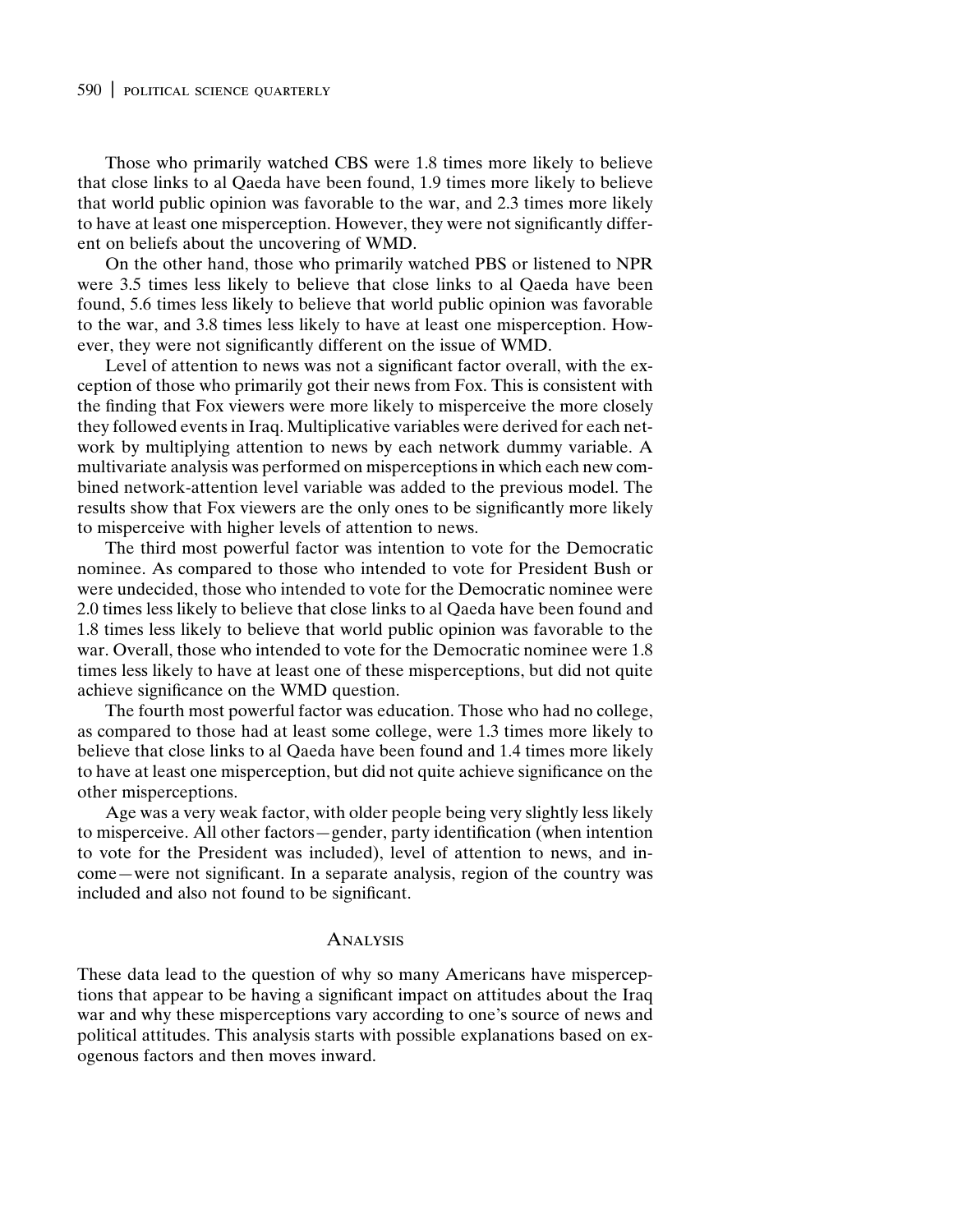The first and most obvious reason that the public had so many of these misperceptions is that the Bush administration made numerous statements that could easily be construed as asserting these falsehoods. On numerous occasions the administration made statements strongly implying that it had intelligence substantiating that Iraq was closely involved with al Qaeda and was even directly involved in the September 11 attacks. For example, in his 18 March 2003 Presidential Letter to Congress, President Bush explained that in going to war with Iraq he was taking "the necessary actions against international terrorists and terrorist organizations, including those nations, organizations, or persons who planned, authorized, committed, or aided the terrorist attacks that occurred on September 11, 2001."<sup>11</sup> When Secretary of State Colin Powell addressed the UN Security Council on 5 February 2003, he presented photographs that were identified as al Qaeda training camps inside Iraq, leaving unclear the fact that the camp in question was in the northern part of Iraq, not under the control of the central Iraqi government.<sup>12</sup> Administration figures continued to refer to the purported meeting between Mohammed Atta and an Iraqi official in Prague even after U.S. intelligence agencies established that Atta was in fact in the United States at the time.<sup>13</sup> More recently, on 14 September 2003, Vice President Richard Cheney made the following ambiguous statement: "If we're successful in Iraq . . . so that it's not a safe haven for terrorists, now we will have struck a major blow right at the heart of the base, if you will, the geographic base of the terrorists who have had us under assault now for many years, but most especially on 9/11."14 Sometimes the association has been established by inserting a reference to September 11 that is a non sequitur and then simply moving on, or implying that the connection is so self-evident that it does not require explanation. For example, President Bush's own remarks at his press conference of 28 October 2003 could appear to reinforce multiple misperceptions:

The intelligence that said he [Saddam Hussein] had a weapon system was intelligence that had been used by a multinational agency, the U.N., to pass resolutions. It's been used by my predecessor to conduct bombing raids. It was intelligence gathered from a variety of sources that clearly said Saddam Hussein was a threat. And given the attacks of September the 11th—it was—you know, we needed to enforce U.N. resolution (sic) for the security of the world, and we did. We took action based upon good, solid intelligence. It was the right thing to do to make America more secure and the world more peaceful.<sup>15</sup>

<sup>11</sup> President George W. Bush, "Presidential Letter," 18 March 2003, available at http://www. whitehouse.gov/news/releases/2003/03/20030319-1.html.

<sup>&</sup>lt;sup>12</sup> Secretary Colin L. Powell, "Remarks to the United Nations," New York City, 5 February 2003, available at http://www.state.gov/secretary/rm/2003/17300.htm, 12 October 2003.

<sup>13</sup> Dana Priest and Glenn Kessler, "Iraq, 9/11 Still Linked By Cheney," *Washington Post*, 29 September 2003.

<sup>&</sup>lt;sup>14</sup> Vice President Richard Cheney, "Meet the Press," 14 September 2003.

<sup>15</sup> Full transcript: "Bush Defends Foreign Policy," *Washington Post*, online edition, 28 October 2003, available at http://www.washingtonpost.com/ac2/wp-dyn?pagename=article&node=&contentId= A29127-2003Oct28&notFound=true.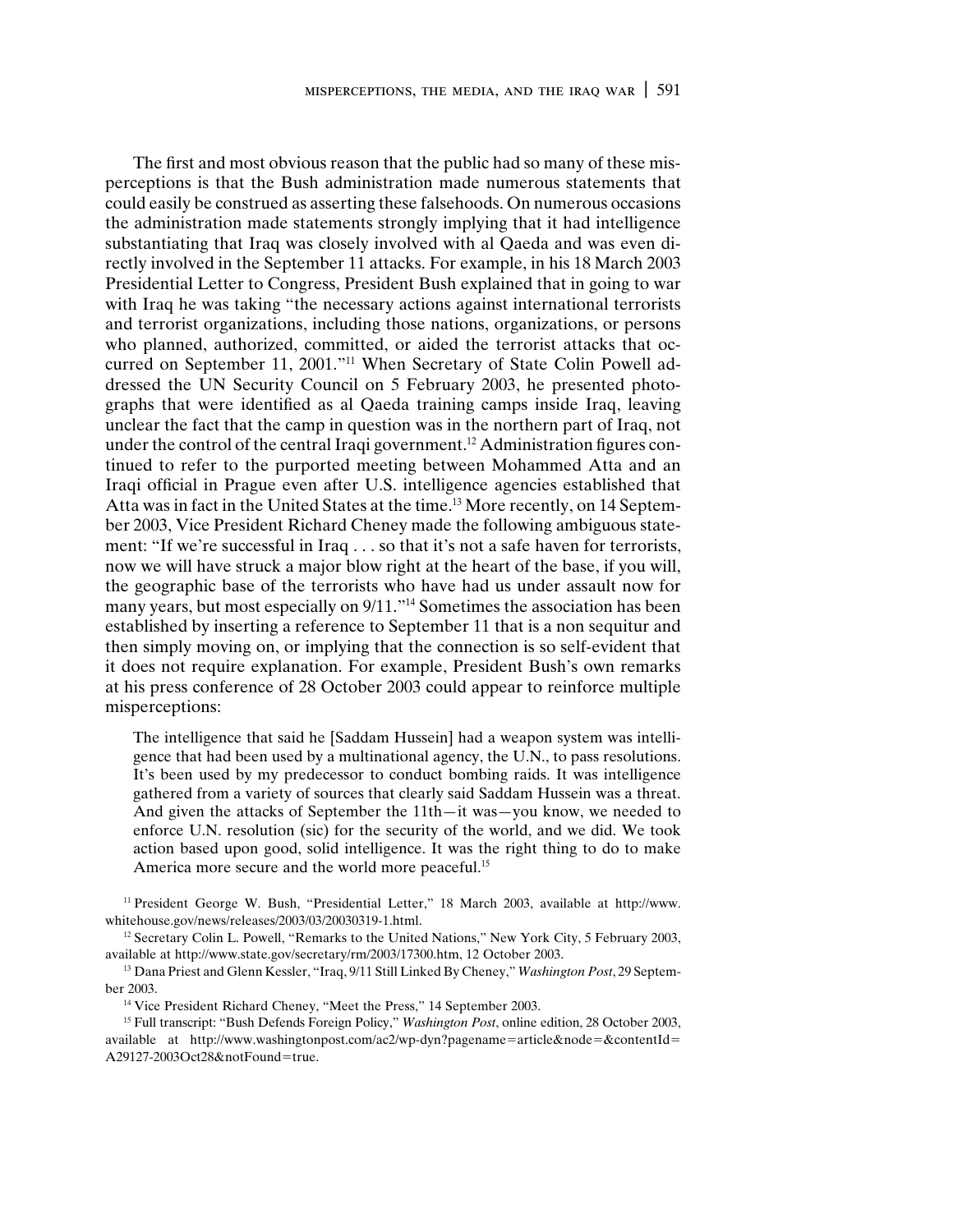Here the listener could mistakenly interpret the President's comments as meaning that the same intelligence that determined the United States' policy on war had been accepted as correct by the UN Security Council in its deliberations and that the September 11 attacks, a UN Security Council resolution, and the choice to invade Iraq all followed a logical progression ("given the attacks of September the 11th—it was—you know").

In any case, it is quite clear that the public perceived that the administration was asserting a strong link between Iraq and al Qaeda, even to the point of Iraqi direct involvement in September 11. When PIPA/KN asked in June, "Do you think the Bush administration did or did not imply that Iraq under Saddam Hussein was involved in the September 11th attacks?" 71 percent said that it had.

The administration also made statements that came extremely close to asserting that WMD were found in postwar Iraq. On 30 May 2003, President Bush made the statement, ". . . for those who say we haven't found the banned manufacturing devices or banned weapons, they're wrong. We found them."16

Another possible explanation for why the public had such misperceptions is the way that the media reported the news. The large variation in the level of misperceptions does suggest that some media sources may have been making greater efforts than others to disabuse their audiences of misperceptions they may have had so as to avoid feeling conflict about going or having gone to war. Of course, the presence or absence of misperceptions in viewers does not necessarily prove that they were caused by the presence or absence of reliable reporting by a news source. Variations in the level of misperceptions according to news source may be related to variations in the political orientations of the audience. However, when political attitudes were controlled for the variations between the networks and the same attitudes still obtained, it suggests that differences in reporting by media sources were playing a role.

There is also evidence that in the run-up to, during, and for a period after the war, many in the media appeared to feel that it was not their role to challenge the administration or that it was even appropriate to take an active pro-war posture. Fox News' programming on the war included a flag in the left-hand corner and assumed the Defense Department's name for the war: "Operation Iraqi Freedom." When criticized in a letter for taking a pro-war stance, Fox News' Neil Cavuto replied, "So am I slanted and biased? You damn well bet I am. . . . You say I wear my biases on my sleeve? Better that than pretend you have none, but show them clearly in your work."<sup>17</sup> Interestingly, even CBS News, which tends to have a more liberal reputation, seemed to think along these lines. CBS anchor Dan Rather commented in a 14 April 2003 interview with Larry King, "Look, I'm an American. I never tried to kid anybody that I'm some internationalist or something. And when my country is at war, I want

<sup>&</sup>lt;sup>16</sup> Mike Allen, "Bush: 'We Found' Banned Weapons; President Cites Trailers in Iraq as Proof," *Washington Post*, 31 May 2001.

<sup>&</sup>lt;sup>17</sup> David Folkenflik, "Fox News defends its patriotic coverage: Channel's objectivity is questioned," *Baltimore Sun*, 2 April 2003.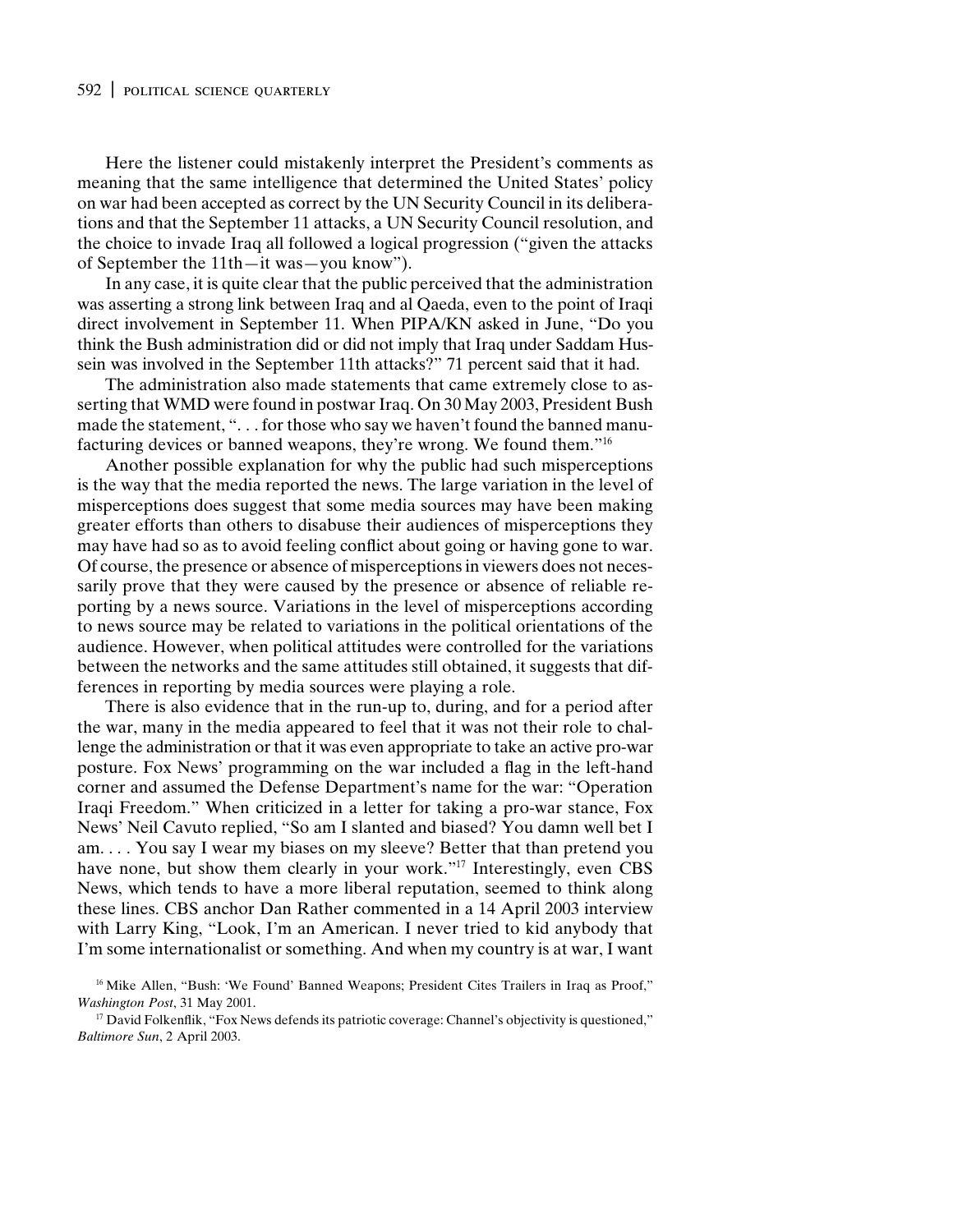my country to win. . . . Now, I can't and don't argue that that is coverage without a prejudice. About that I am prejudiced."18

A study of the frequencies of pro-war and anti-war commentators on the major networks found that pro-war views were overwhelmingly more frequent.<sup>19</sup> In such an environment, it would not be surprising that the media would downplay the lack of evidence of links between Iraq and al Qaeda, the fact that WMD were not being found, and that world public opinion was critical of the war. Furthermore, the fact shown in the present study that the audiences of the various networks have varied so widely in the prevalence of misperceptions lends credence to the idea that media outlets had the capacity to play a more critical role, but to varying degrees chose not to.

Reluctant to challenge the administration, the media can simply become a means of transmission for the administration, rather than a critical filter. For example, when President Bush made the assertion that WMD had been found, the 31 May 2003 edition of the *Washington Post* ran a front page headline saying, "Bush: 'We Found' Banned Weapons."20

There is also striking evidence that the readiness to challenge the administration is a variable that corresponds to levels of misperception among viewers. The aforementioned study of the frequency of commentary critical of the war found that the two networks notably least likely to present critical commentary were Fox and CBS—the same two networks that in the present study had viewers most likely to have misperceptions. This is clarified by statistics from Rendell and Broughel's content analysis of network coverage: "The percentage of U.S. sources that were officials varied from network to network, ranging from 75 percent at CBS to 60 percent at NBC. . . . Fox's Special Report with Brit Hume had fewer U.S. officials than CBS (70 percent) and more U.S. anti-war guests (3 percent) than PBS or CBS. Eighty-one percent of Fox's sources were pro-war, however, the highest of any network. CBS was close on the Murdoch network's heels with 77 percent. NBC featured the lowest proportion of prowar voices with 65 percent."<sup>21</sup>

<sup>18</sup> Dan Rather, during the 4 April 2003 *Larry King Show*. Quoted in Steve Rendell and Tara Broughel, "Amplifying Officials, Squelching Dissent: FAIR study finds democracy poorly served by war coverage," *Extra!* (May/June 2003), Fairness and Accuracy in Reporting, available at www.fair. org/extra/0305/warstudy.html.

<sup>19</sup> Steve Rendell and Tara Broughel, "Amplifying Officials, Squelching Dissent."

<sup>20</sup> Allen, "Bush: 'We Found' Banned Weapons," 31 May 2001.

<sup>21</sup> See footnote 19. Forthcoming studies by Susan Moeller are likely to offer a much more comprehensive view of these dynamics than is available at the time of writing. A report on media coverage of WMD under the aegis of the Center for International and Strategic Studies at the University of Maryland is in preparation for release in early 2004. See also Susan Moeller, "A Moral Imagination: The Media's Response to the War on Terrorism" in Stuart Allen and Barbie Zelizer, eds., *Reporting War* (London: Routledge, forthcoming). On the issue of embedded reporters, see a content analysis by the Project for Excellence in Journalism, "Embedded Reporters: What Are Americans Getting?" at www.journalism.org/resources/research/reports/war/embed/default.asp.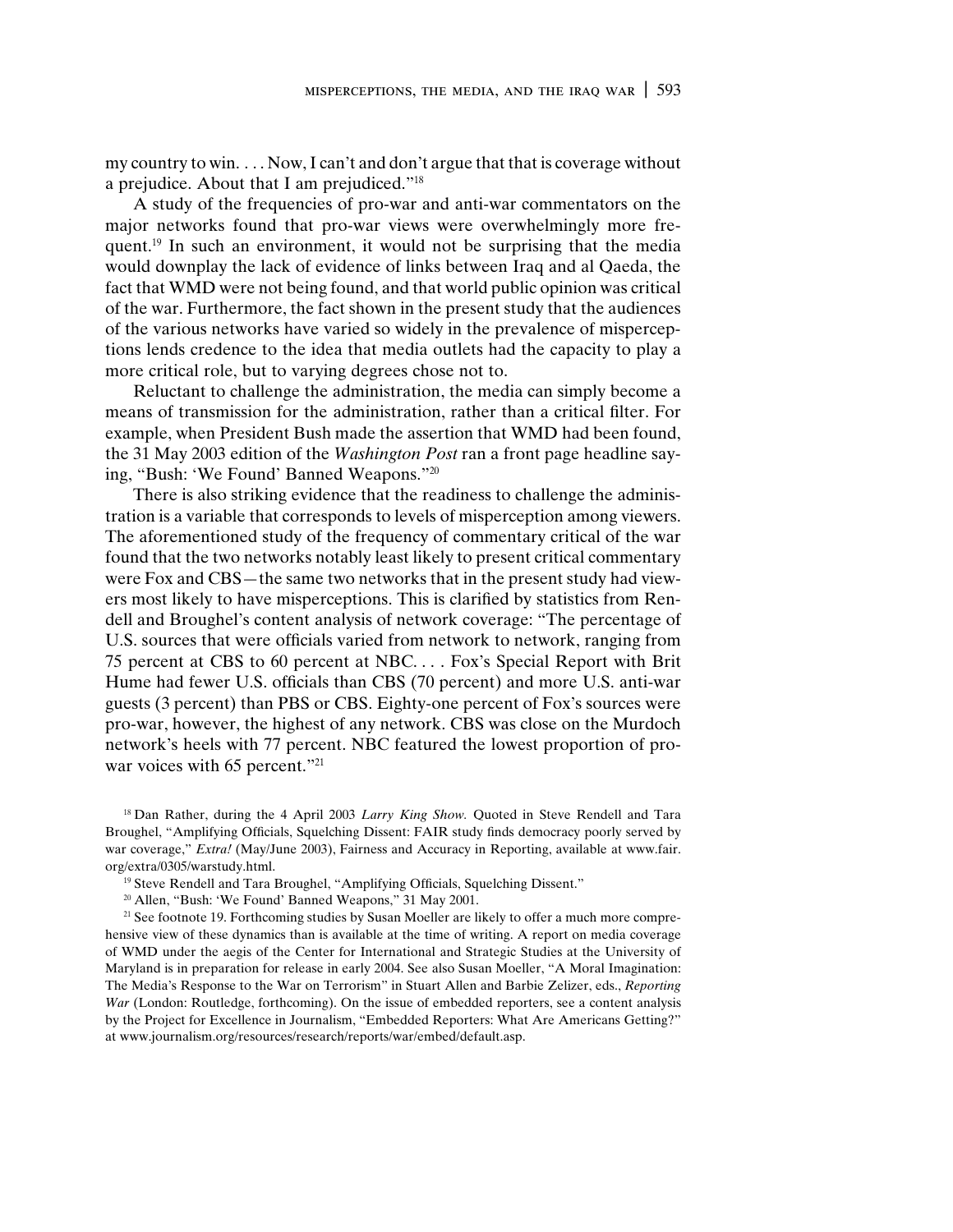Another contributing factor may also have been a dynamic in reporting that is not unique to the Iraq war: the absence of something does not constitute a compelling story, while even the prospect of the presence of something does. Thus, shortly after the end of the war, numerous headlines trumpeted even faint prospects that evidence of WMD were about to be found. However, when these prospects failed to materialize, this did not constitute a compelling story and, thus, reporting on it was given a far less prominent position. The cumulative effect of repeatedly hearing the expectation that weapons were about to be found, while hearing little or no disconfirmation, could well contribute to the impression that at least one of these leads was indeed fruitful.

Other more subtle dynamics may also have been at work. The fact that world public opinion was so opposed to the United States going to war with Iraq may have been obscured by giving such high visibility to the U.S. conflict with France in the Security Council. The key story became one of French obstructionism, eclipsing the fact that polls from around the world, as well as the distribution of positions in the UN Security Council, showed widespread opposition to U.S. policy. $22$ 

One could well argue that this plethora of exogenous factors obviates the need for any explanations based on endogenous factors. Indeed, the fact that no particular misperception studied was found in a clear majority of the public and the fact that 40 percent had none of the key misperceptions buttress confidence in the capacity of the public to sort through misleading stimuli. At the same time, a majority had at least one major misperception, raising the question of why so many people have been susceptible.

The seemingly obvious explanation—that the problem is that people just do not pay enough attention to the news—does not hold up. As discussed, higher levels of attention to news did not reduce the likelihood of misperception, and in the case of those who primarily got their news from Fox News, misperceptions increased with greater attention. Furthermore, the presence of misperceptions was not just noise found randomly throughout an inattentive public—the presence of misperceptions formed strong patterns highly related to respondents' primary source of news.

Perhaps the most promising explanation is that the misperceptions have performed an essential psychological function in mitigating doubts about the validity of the war. Polls have shown that Americans are quite resistant to the idea of using military force except in self-defense or as part of a multilateral operation with UN approval.23 Even if a country is developing nuclear weapons, there is not a consensus in the public that the United States would have the

<sup>22</sup> See footnote 6.

<sup>23</sup> Evidence from the 1990s is reviewed in Steven Kull and I.M. Destler, *Misreading the Public: The Myth of a New Isolationism* (Washington, DC: Brookings Institution Press, 1999), 42–57, 67–80, 94– 110. The public's views at the outset of the current Iraq experience are documented and analyzed in the report "Iraq Debate 2002," available at www.americans-world.org.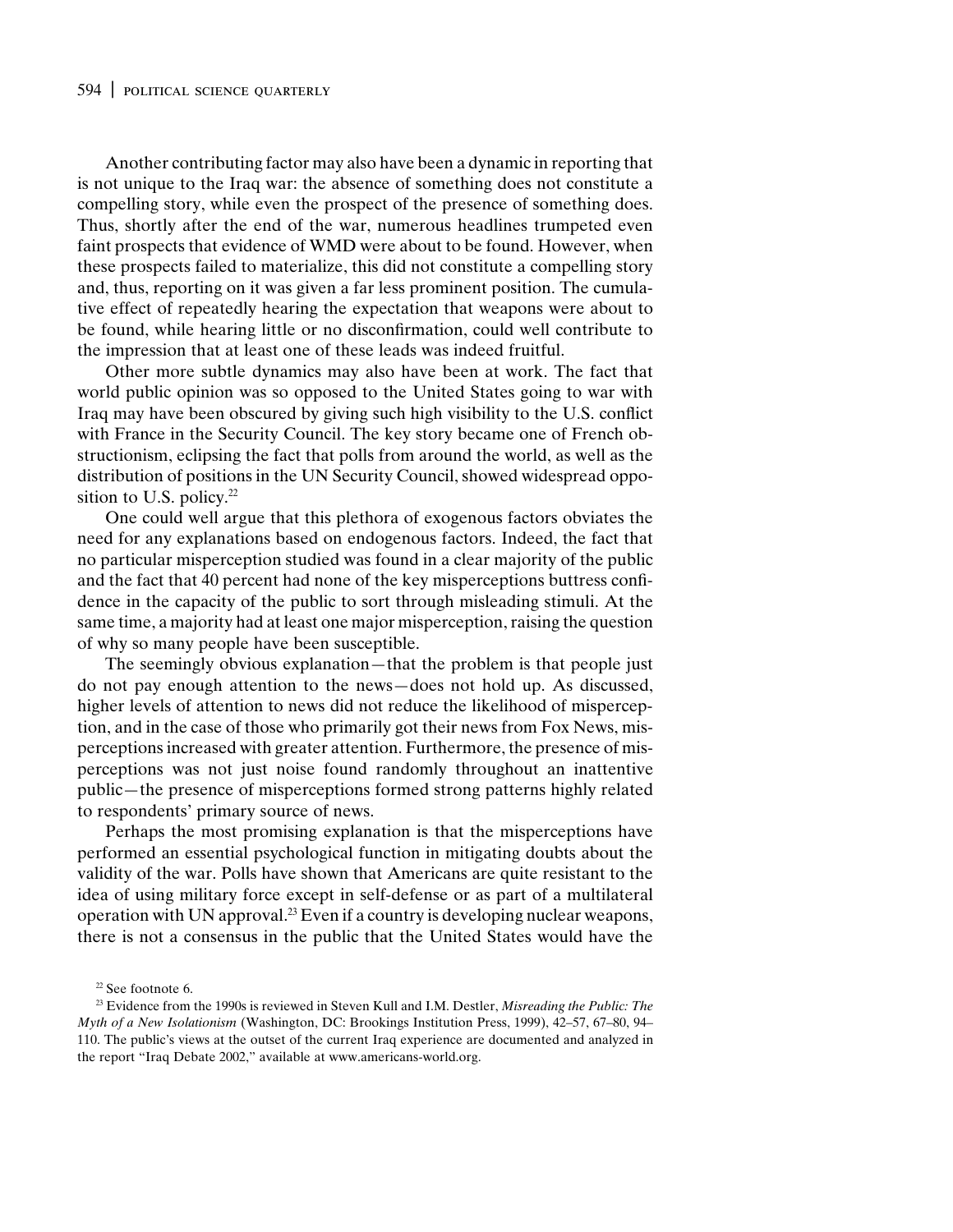right to use military force to prevent it, though a very strong majority agrees that the UN Security Council would have this prerogative.<sup>24</sup>

Thus, to legitimate the war without UN approval, the President had to make the case that the war would be an act of self-defense. The war against the Taliban had been overwhelmingly approved as legitimate because the Taliban had provided support to al Qaeda and, thus, was a party to the September 11 attack on the United States. Americans showed substantial receptivity to the administration's assertion that Iraq also had links to al Qaeda and that the possibility that Iraq was developing WMD that could be passed to al Qaeda, creating a substantial threat to the United States. But the public also appeared to recognize that the evidence was circumstantial—and this was not a president who commanded so much respect in foreign policy realms that they could simply take his word for it.

The public felt the need for UN approval as an alternate normative basis for war. Early polls showed that a very strong majority was ready to act with UN approval, but less than a third were ready to act unilaterally, and even days before the war a majority was still saying that the United States needed to wait for UN approval.<sup>25</sup> But even months before the war, a clear majority of the public said that if the President were to decide to go to war without UN approval they would support him,<sup>26</sup> and when the time came they did. This was a standard rally-round-the-president effect, no doubt intensified by a felt imperative to close ranks in the post-September 11 environment.27

<sup>24</sup> In January 2003, PIPA/KN asked a series of general questions about whether a right existed "to use military force to prevent a country that does not have nuclear weapons from acquiring them." Only 46 percent thought that, without UN approval, a country had the right to use military force on another country in this situation; virtually the same number (48 percent) thought the United States had this right. Seventy-six percent thought the UN Security Council had the right to authorize military force for this purpose. PIPA/Knowledge Networks Poll, "Americans on Iraq and the UN Inspections I," 27 January 2003, available at www.pipa.org/online\_reports.html.

<sup>25</sup> For early polls, see footnote 1. Just days before the war in a CBS News poll conducted  $4-5$  March, only 36 percent agreed that "Iraq presents such a clear danger to American interests that the United States needs to act now," while 59 percent agreed that "The US needs to wait for approval of the United Nations before taking any action against Iraq."

<sup>26</sup> In December 2002, January 2003, and February, PIPA/KN presented respondents the following scenario: "Imagine that President Bush moves that the UN approve an invasion of Iraq to overthrow Saddam Hussein, but most of the other members of the UN Security Council want to continue to use threats and diplomatic pressure to get Iraq to comply, and the motion does not pass. President Bush then decides that the US will undertake an invasion of Iraq, even if the US has to do so on its own. Just based on this information, what do you think your attitude would be about this decision?" Respondents were offered the option of agreeing with the President's choice, disagreeing, or choosing "I would not agree with this decision, but I would still support the President." In all cases only a minority of 33 to 43 percent said they would agree, but another 25 to 27 percent said they would support but not agree, thus creating a majority ready to support the President should he decide to proceed.

<sup>27</sup> On the rally effect, see Richard A. Brody, "Crisis, War and Public Opinion: The Media and Public Support for the President" in W. Lance Bennett and David L. Paletz, *Taken by Storm: The Media, Public Opinion, and U.S. Foreign Policy in the Gulf War* (Chicago: University of Chicago Press, 1994); R.A. Brody and C.R. Shapiro, "A Reconsideration of the Rally Phenomenon in Public Opinion" in S. Long, ed., *Political Behavior Annual*, vol. 2 (Boulder, CO: Westview Press, 1989); and John E. Mueller, *War, Presidents and Public Opinion* (New York: Wiley, 1973): 208–213.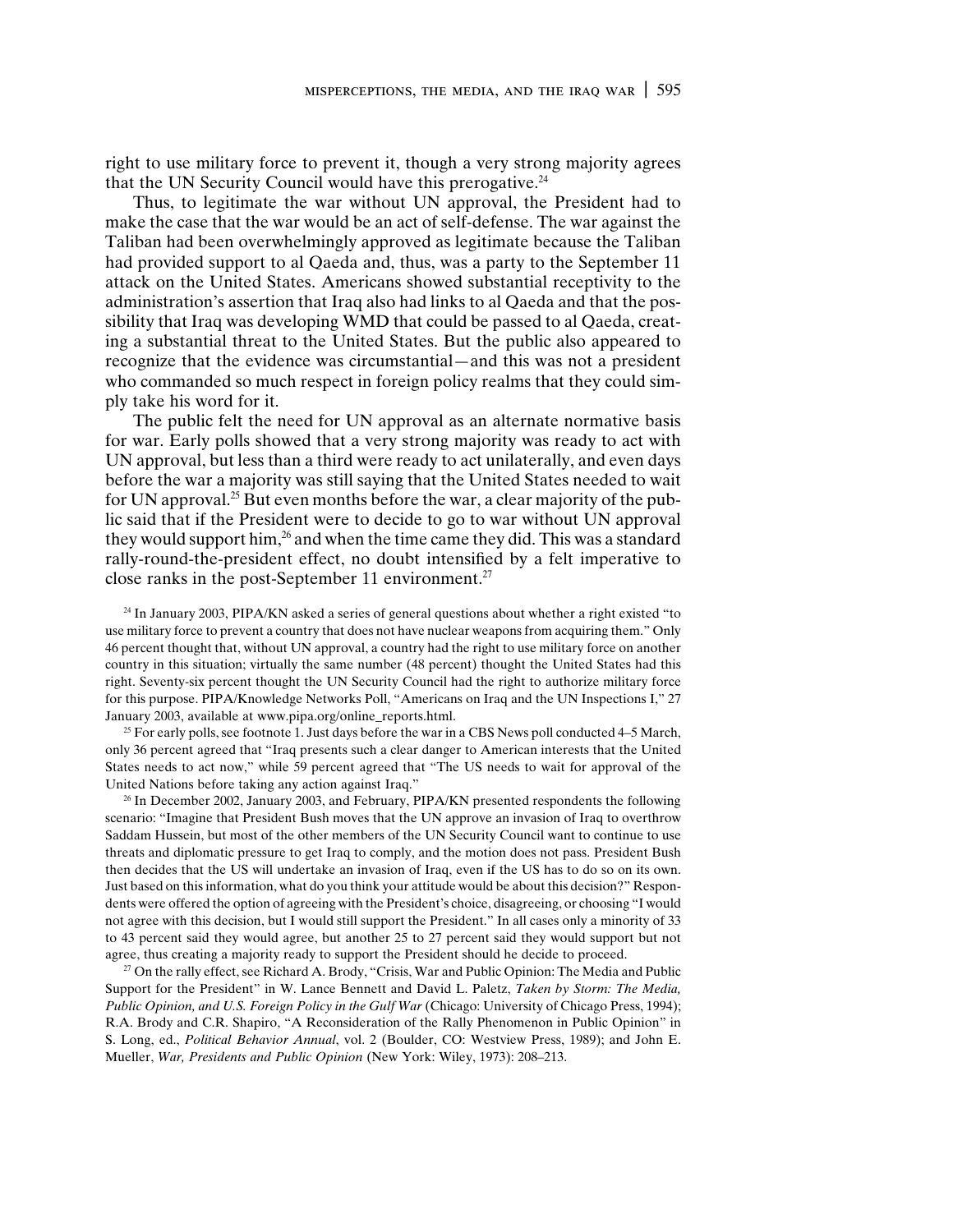Such rally effects, though, are fairly superficial. Even during and after the war, when asked whether they really approve of the decision to go to war as distinguished from just supporting Bush "because he is the president," only about half or less have said they think that going to war was the best thing, while another 15 to 22 percent have said that their approval of the war was just a way to support the president.<sup>28</sup>

Americans had expected that once the United States went into Iraq, they would find evidence that Iraq was linked to al Qaeda and was developing WMD, thus vindicating the decision to go to war as an act of self-defense. Therefore, it is not surprising that many have been receptive when the administration has strongly implied or even asserted that the United States has found evidence that Iraq was working closely with al Qaeda and was developing WMD, and when media outlets—some more than others—have allowed themselves to be passive transmitters of such messages.

#### **CONCLUSION**

From the perspective of democratic process, the findings of this study are cause for concern. They suggest that if the public is opposed to taking military action without UN approval and the President is determined to do so, he has remarkable capacities to move the public to support his decision. This in itself is not worrisome—to the degree it is the product of persuasion, based on the merits of an argument. What is worrisome is that it appears that the President has the capacity to lead members of the public to assume false beliefs in support of his position. In the case of the Iraq war, this dynamic appears to have played a critical role: among those who did not hold the key false beliefs, only a small minority supported the decision to go to war. In a regression analysis, the presence of misperceptions was the most powerful factor predicting support for the war, with intention to vote for the President close behind. This does not prove that the misperceptions alone caused support for the war. It is more likely that it is one key factor that interacted with the desire to rally around the President and the troops. However, it does appear that it would have been significantly more difficult for the President to elicit and maintain support for the decision to go to war if the public had not held such misperceptions.

<sup>28</sup> Seven times in March and April 2003, Pew Research Center for the People and the Press asked, "Do you think the US made the right decision or the wrong decision in using military force against Iraq?" Those who said it was the right decision were asked whether they supported going to war because they think it was "the best thing for the US to do" or whether they were not sure if it was the best thing to do but they "support Bush's decision, because he is the president." During the war, 69 to 74 percent said the United States made the right decision, of which 48 to 54 percent thought it was the best thing to do, while 15 to 22 percent were unsure of this but supported the President. Each month from May through September, PIPA/KN repeated this question. Over this period, 45 to 53 percent thought that the war was the best thing to do, and 14 to 18 percent were unsure but supported the President.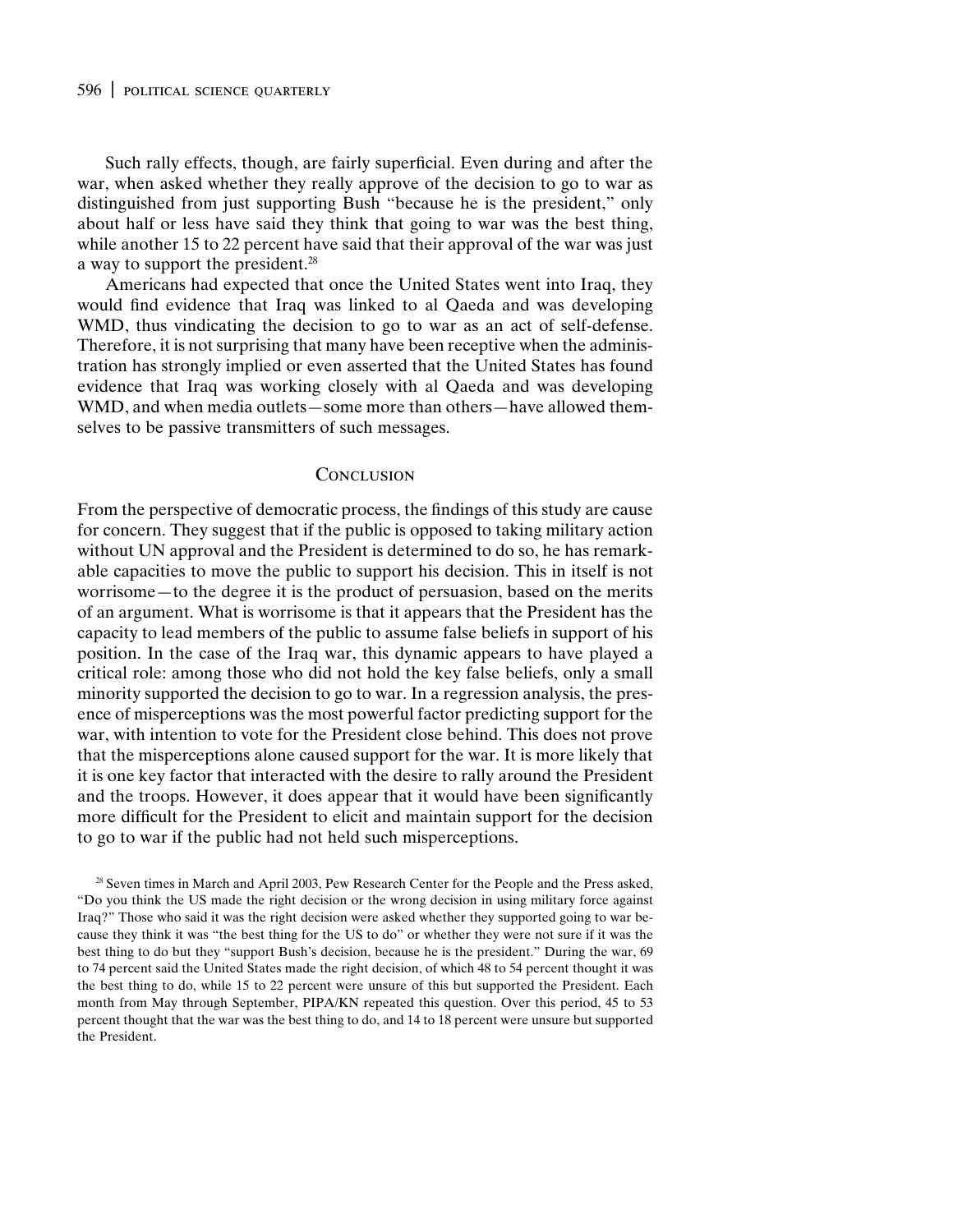The President's influence is not limitless. He does not appear to be capable of getting the public to go against their more deeply held value orientations. If he did, then it would not be necessary for the public to develop false beliefs. But he is capable of prompting the public to support him by developing the false beliefs necessary to justify the administration's policies in a way that is consistent with the public's deeper value orientations.

It also appears that the media cannot necessarily be counted on to play the critical role of doggedly challenging the administration. The fact that viewers of some media outlets had far lower levels of misperceptions than did others (even when controlling for political attitudes) suggests that not all were making the maximal effort to counter the potential for misperception.

To some extent, this period may be regarded as unique. We are still living in the aftermath of September 11. With the persisting sense of threat, the public may be more prone to try to accommodate the President, and the media may be more reluctant to challenge the President or to impart news that calls into question the validity of his decisions. And yet, it is also at times of threat that the most critical decisions are likely to be made.

It is likely that with time, public misperceptions will tend to erode. For example, after media coverage of David Kay's interim progress report on the activities of the Iraq Survey Group, the belief that WMD have been found dropped to 15 percent, although the belief that evidence of links to al Qaeda has been found did not drop. At the same time, there was a significant rise in the percentage that said they thought that the President at least stretched the truth when he made the case for war based on Iraq having a WMD program.<sup>29</sup> However, when the mechanisms for informing the public are in some way compromised, the process of the public gradually catching on is a slow one. In the meantime, the administration, by giving incorrect information, can gain support for policies that might not be consistent with the preferences held by the majority of Americans.

#### **APPENDIX**

#### *Methodology*

The poll was fielded by Knowledge Networks—a polling, social science, and market research firm in Menlo Park, California—with a randomly selected sample of its largescale nationwide research panel. This panel is itself randomly selected from the national population of households having telephones and subsequently provided internet access for the completion of surveys (and, thus, is not limited to those who already have internet access). The distribution of the sample in the web-enabled panel closely tracks the distribution of United States Census counts for the U.S. population on such variables as age, race, Hispanic ethnicity, geographical region, employment status, income,

<sup>29</sup> See Steven Kull, "Americans Reevaluate Going to War with Iraq," PIPA/Knowledge Networks Poll, 13 November 2003, available at www.pipa.org.